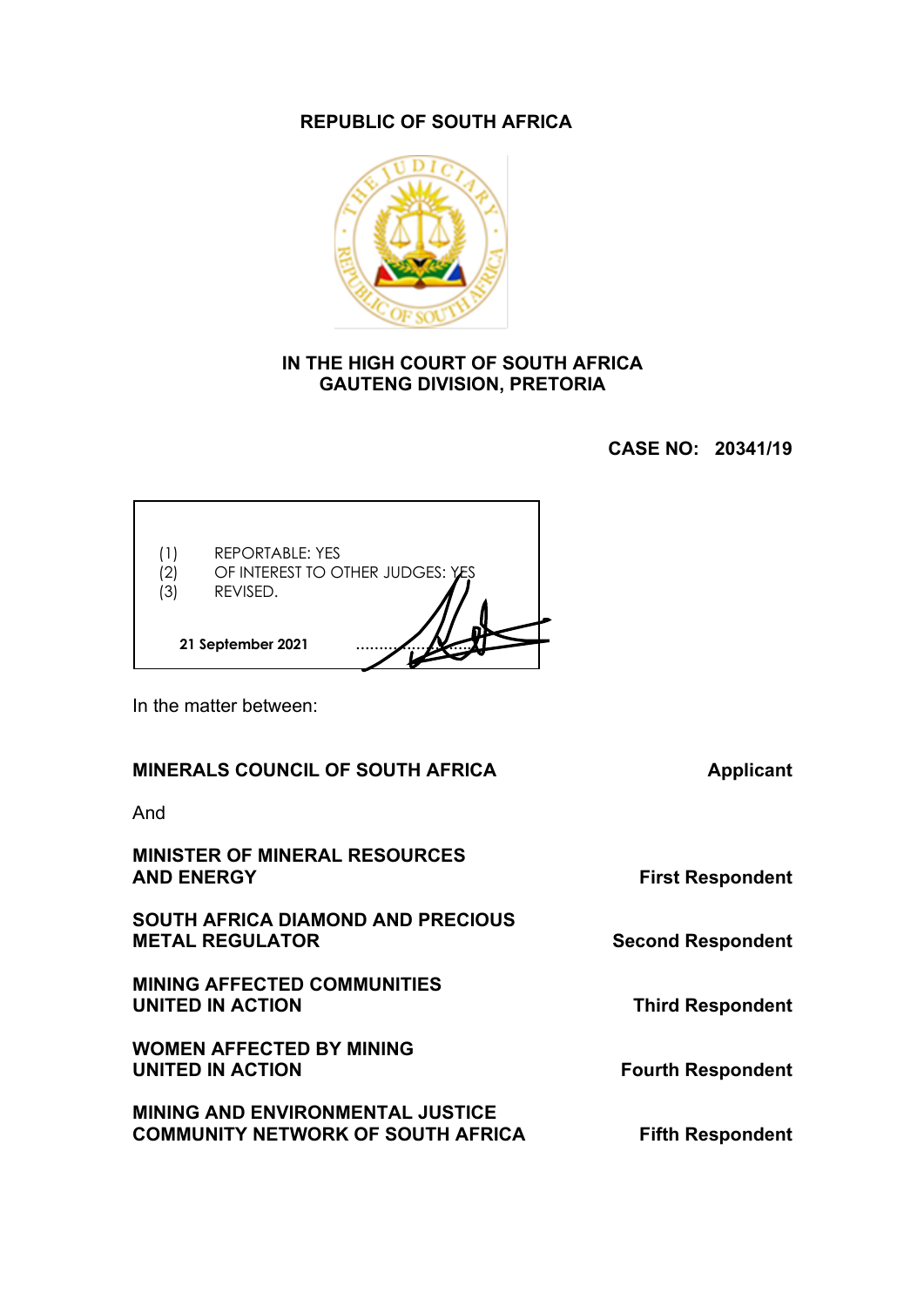| <b>BAKGATLA BA SEFIKILE COMMUNITY</b>                              | <b>Sixth Respondent</b>      |
|--------------------------------------------------------------------|------------------------------|
| <b>LESETHLENG COMMUNITY</b>                                        | <b>Seventh Respondent</b>    |
| <b>BABINA PHUTI BA GA-MAKOLA COMMUNITY</b>                         | <b>Eighth Respondent</b>     |
| <b>KGATLU COMMUNITY</b>                                            | <b>Ninth Respondent</b>      |
| <b>ASSOCIATION OF MINEWORKERS AND</b><br><b>CONSTRUCTION UNION</b> | <b>Tenth Respondent</b>      |
| UNITED ASSOCIATION OF SOUTH AFRICA                                 | <b>Eleventh Respondent</b>   |
| <b>NATIONAL UNION OF MINEWORKERS</b>                               | <b>Twelfth Respondent</b>    |
| <b>SOLIDARITY TRADE UNION</b>                                      | <b>Thirteenth Respondent</b> |
| <b>SOUTH AFRICAN MINING</b><br><b>DEVELOPMENT ASSOCIATION</b>      | <b>Fourteenth Respondent</b> |

**SUMMARY:** Statutory Interpretation – section 100(2) of the Minerals and Petroleum Resources Development Act ("MPRDA") – in light of the language of section 100(2) of the MPRDA, its ordinary meaning, the context in which it appears and the apparent purpose for which it is directed, section 100(2) of the MPRDA does not empower the Minister of Mineral Resources to make law. Therefore, the 2018 Mining Charter is not binding subordinate legislation but an instrument of policy. This interpretation is consistent with the objects of the MPRDA as called for by section 4(1) thereof.

# **JUDGMENT**

# **Kathree-Setiloane J (Van der Schyff J and Ceylon AJ concurring)**

[1] At issue in this application is whether the 2018 Mining Charter is a formal policy document setting out a policy developed by the first respondent, the Minister of Mineral Resources ("the Minister"), in terms of section 100(2) of the Minerals and Petroleum Resources Development Act<sup>1</sup> ("the MPRDA") or a *sui generis* form of subordinate legislation. The determination of this issue is important as it will inform the way forward for all future mining charters developed under section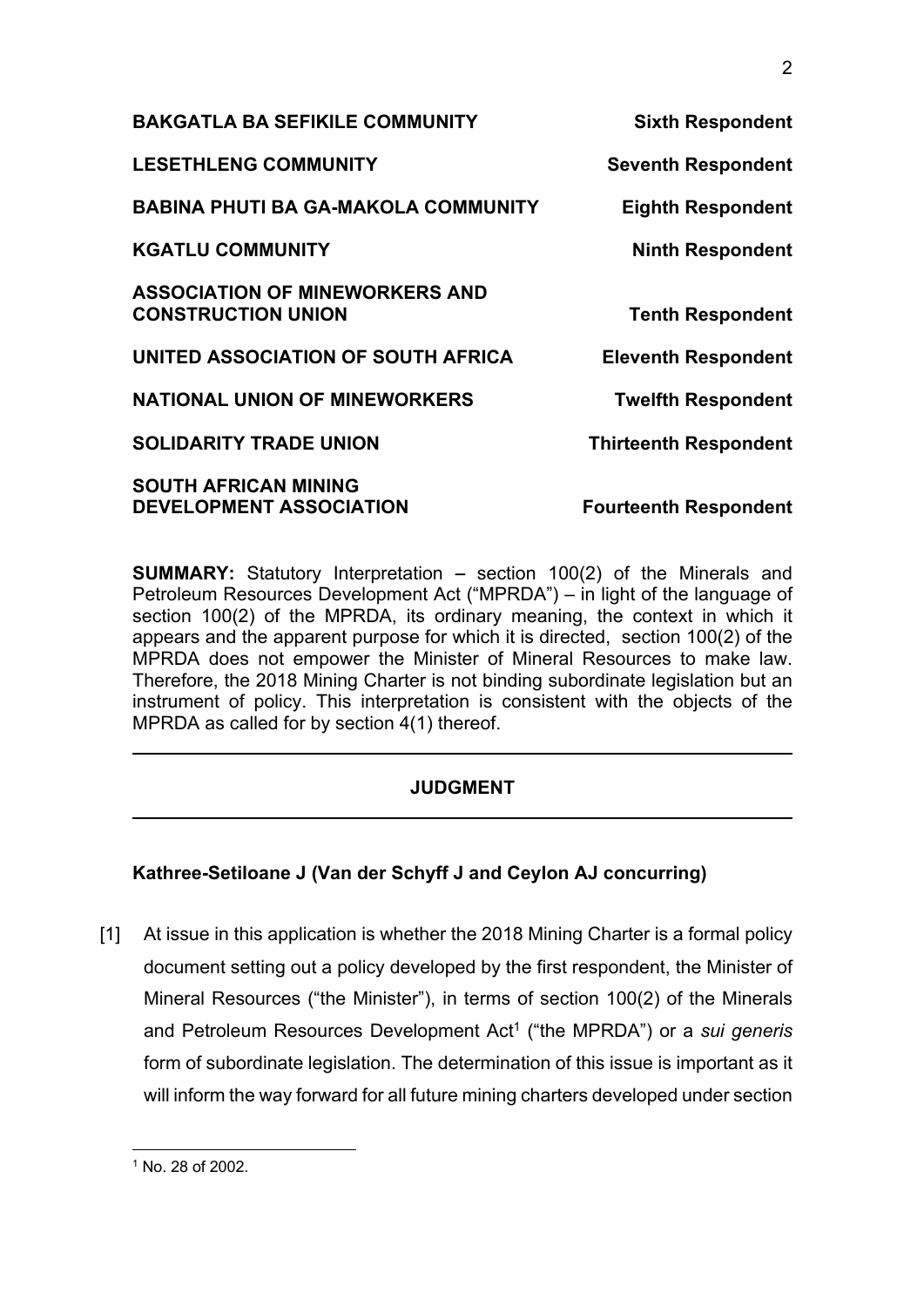100(2)(a) of the MPRDA and provide clarity on the framework within which rights holders may exercise their rights and the limitations of the Minister's regulatory powers.

**[2]** The applicant is the Minerals Council of South Africa ("Minerals Council"). It seeks to review and set aside certain clauses<sup>2</sup> ("the challenged clauses") of the Broad-Based Socio-Economic Empowerment Charter for the Mining and Minerals Industry, 2018 ("the 2018 Charter") under the Promotion of Administrative Justice Act 3 of 2000 ("PAJA"). It seeks, in the alternative, a declarator that the challenged clauses are inconsistent with the principle of legality in section  $1(c)$  of the Constitution and that they be set aside.<sup>3</sup>

<sup>3</sup> The Minerals Council seeks the following relief in the application:

'1. Reviewing and setting aside the following clauses of the [ Mining Charter, 2018] Broadbased Socio-economic Empowerment Charter for the Mining and Minerals Industry, 2018 (Mining Charter, 2018) published in Government Notice 1002, Government Gazette No. 41934, dated 27 September 2018 (as amended by the Amendment in Government Notice 1421, Government Gazette No. 42130, dated 20 December 2018) ("the 2018 Charter" ) in terms of sections  $6(2)(a)(i)$ ,  $6(2)(d)$ ,  $6(2)(e)(i)$ ,  $6(2)(e)(ii)$ ,  $6(2)(e)(vi)$ ,  $6(2)(f)(ii)$ ,  $6(2)(f)(ii)$ , 6(2)(h), and/or 6(2)(i), of the Promotion of Administrative Justice Act, 3 of 2000 ["PAJA"]:

- 1.1. the introductory sentence of clause 2.1 insofar as it provides that "a mining right holder must comply with the following";
- 1.2. clause 2.1.1.2, 2.1.1.5, 2.1.1.6 and 2.1.6.2, insofar as they apply to the renewal of a mining right;
- 1.3. clause 2.1.1.4;
- 1.4. clauses 2.1.3.2 and 2.1.4;
- 1.5. clauses 2.1.5.2 and 7.2;
- 1.6. the proviso to clause 2.1.6.1, in clauses 2.1.6.1.1 to 2.1.6.1.4;
- 1.7. the heading of clause 2.1.6 in so far as it refers to "existing rights";
- 1.8. the definition of "beneficiation" and clauses 2.1.7.1 (including clauses 2.1.7.1.1 to 2.1.7.1.5) in the following respects:
	- 1.8.1. setting aside the definition of beneficiation and substituting it with the definition of beneficiation in section 1 of the Mineral and Petroleum Resources Development Act, 2002;
	- 1.8.2. setting aside the words "against a BEE Entrepreneur" where they appear in clause 2.1.7.1;
	- 1.8.3. setting aside the words "a maximum of 5 percentage points of a BEE Entrepreneur" where they appear in clause 2.1.7.1.1;

 $2$  Listed in the amended notice of motion. See footnote 3 below for contents of the amended notice of motion.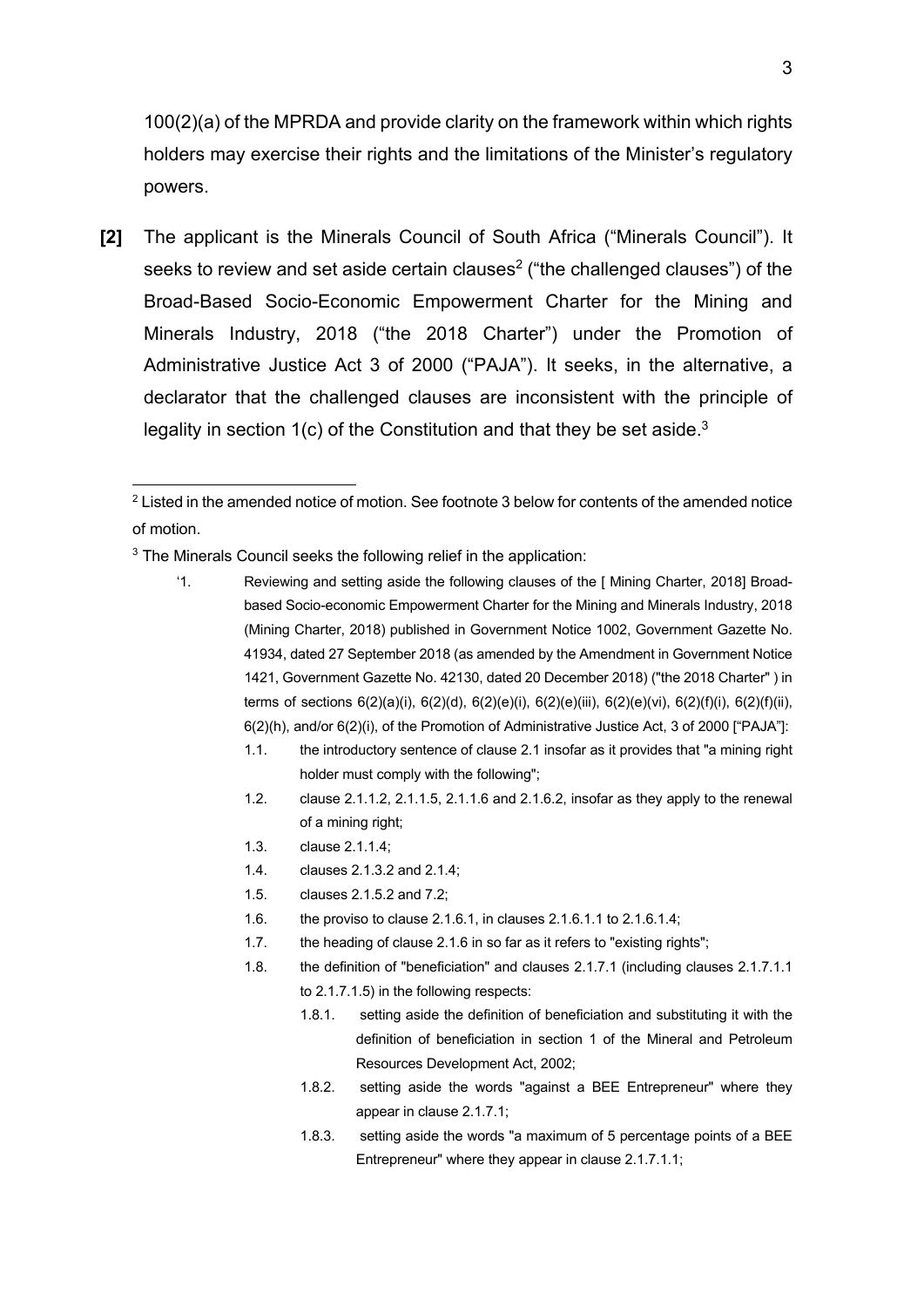#### **Background**

- [3] This application was previously heard by a Full Court of this Division ("Full Court") on 5 May 2020. It heard argument on both the merits as well as a preliminary point raised by the Minister relating to the non-joinder of the  $3<sup>rd</sup>$  to 13<sup>th</sup> respondents. On 20 June 2020, the Full Court ordered the joinder of these respondents and postponed the merits for hearing by this Court. Ultimately, only the  $3^{rd}$ ,  $4^{th}$ ,  $5^{th}$ ,  $6^{th}$ ,  $8^{th}$ ,  $9^{th}$ ,  $10^{th}$  and  $12^{th}$  respondents ("the joined respondents") filed opposing affidavits in the review application.
- [4] The joined respondents comprise three host communities who are affected by mining operations, three organisations who represent such communities ("mining communities") and two trade unions. The mining communities are the 3<sup>rd</sup> respondent – Mining Affected Communities United in Action ("MACUA"); the 4th respondent – Women Affected by Mining in Action ("WAMU"); the  $5<sup>th</sup>$ respondent – Mining and Environmental Justice and Community Network of South Africa ("MEJON"); the  $6<sup>th</sup>$  respondent – Bakgatla ba Sefikile Community ("Bakgatla Community"), the  $7<sup>th</sup>$  respondent – Lesethleng Community; the  $8<sup>th</sup>$ respondent – Babina Phuti ba Ga-Makola Community ("Babina Phuti Community") and the  $9<sup>th</sup>$  respondent – Kgatlu Community. These respondents are collectively referred to as "the community respondents" in the judgment. The two trade union respondents are the  $10<sup>th</sup>$  respondent – The Association of

- 1.11. clause 9.1.
- 2. In the alternative to prayer 1, declaring that the clauses mentioned in prayers 1.1 to 1.11 above are inconsistent with the principle of legality enshrined in section 1(c) of the Constitution, 1996 and setting them aside.
- 3. Directing the first respondent to pay the costs of this application, such costs to include the costs of three counsel.'

<sup>1.8.4.</sup> setting aside the whole of clauses 2.1.7.1.2 to 2,1.7.1.5;

<sup>1.9.</sup> clause 2.2;

<sup>1.10.</sup> Insofar as the following clauses relate to existing or new licences and permits issued in terms of the Diamonds Act, 1986 and the Precious Metals Act, 2005, clauses 4, 6.2, 7.1 , 7.3, 8.7, 8.8, 8.9 and 9.2; and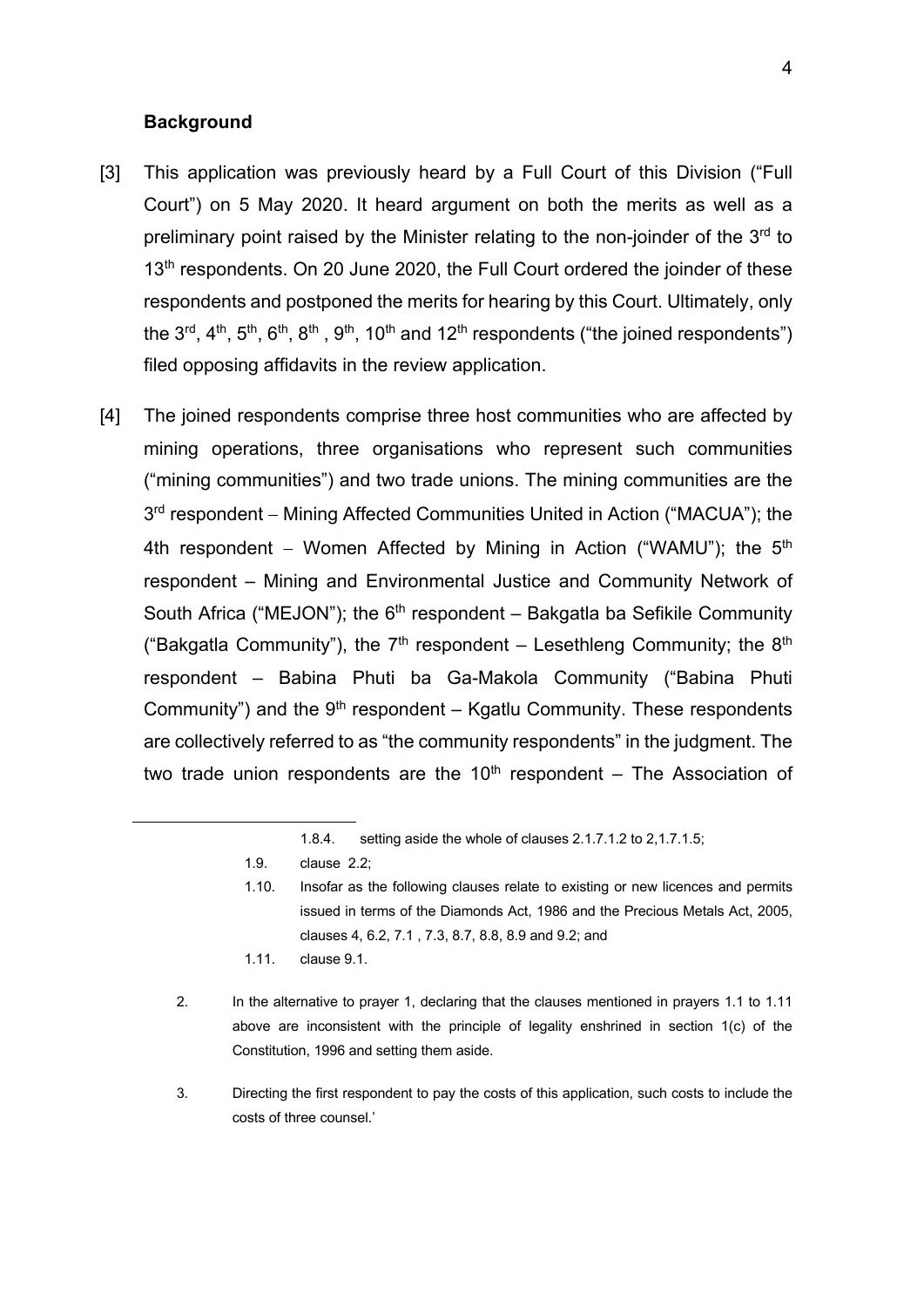Mineworkers and Construction Union ("AMCU") and the  $12<sup>th</sup>$  respondent – National Union of Mineworkers ("NUM"). They are collectively referred to as "the trade unions respondents" in the judgment. Except for the Lesethleng Community, all the other joined respondents were represented and made submissions at the hearing before this Court.

## **Parties' Contentions**

[5] The Minister, the second respondent, namely the South African Diamond and Precious Metals Regulator ("the Regulator") and the trade union respondents oppose the relief sought by the Minerals Council. The community respondents do not oppose the relief sought by the Minerals Council. They, however, seek certain relief on grounds other than those raised by the Minerals Council. In brief, those grounds are twofold. The first is that there was inadequate consultation with them and their members prior to the publication of the 2018 Charter which does not adequately give effect to the Minister's obligations under section 100(2) of the MPRDA. And the second is that the 2018 Charter not only fails to substantially address the environmental degradation and gender based injustice which mining causes, but it also fails to address the poverty and inequality of mining-affected communities which mining exacerbates. The overarching concern raised by the community respondents is that, despite mine hosting communities bearing the disproportionate burden of the negative impacts of mining activities; including environmental pollution, air borne diseases, loss of their farm and grazing land, forced displacement and the loss of community, amongst other things, <sup>4</sup> they have received little to no direct benefit from these mining and prospecting operations. They accordingly argue that the

<sup>4</sup> *Baleni and Others v Minister of Mineral Resources and Others* (73768/2016) [2018] ZAGPPHC at para [19]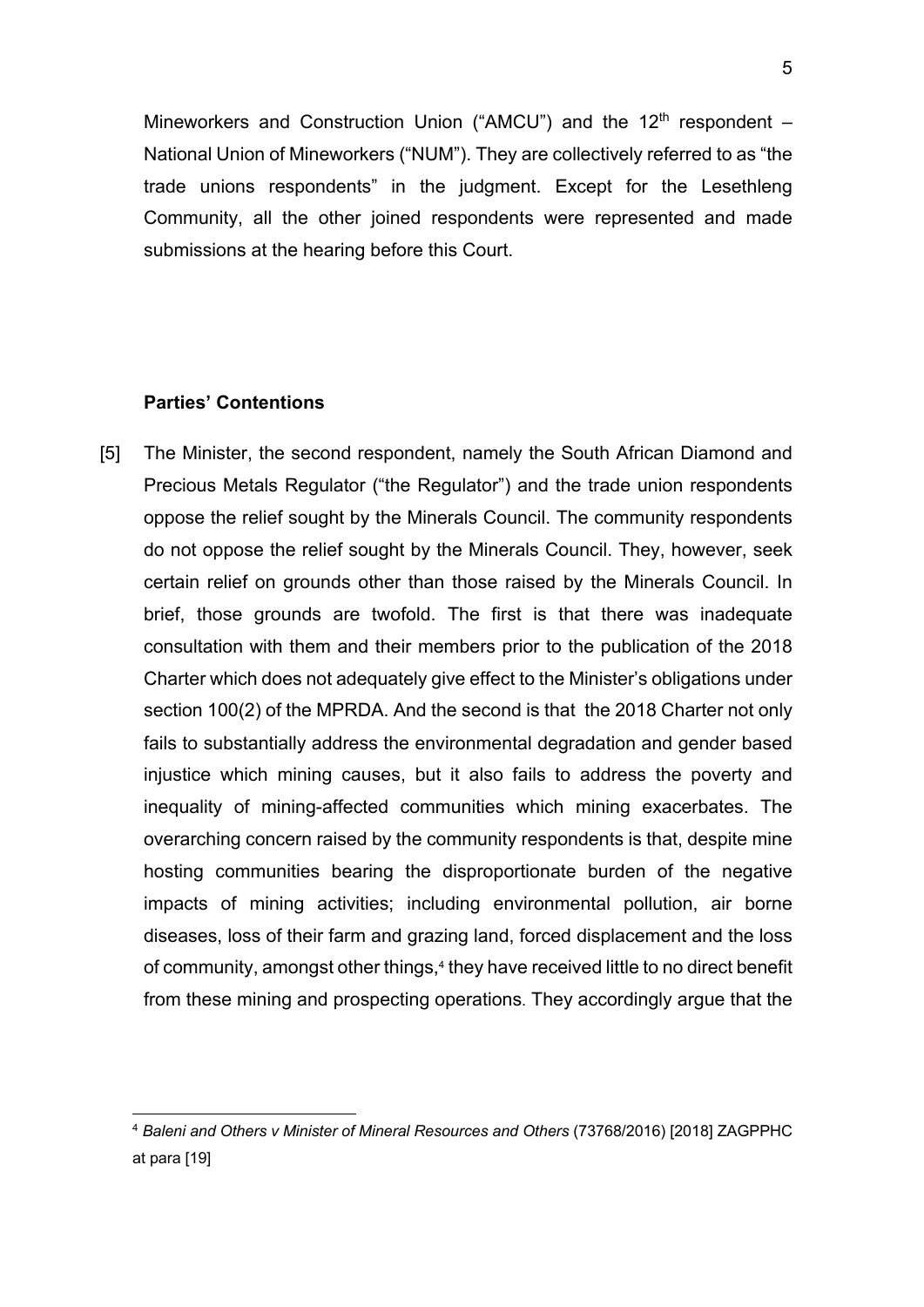2018 Charter does not go far enough in addressing the objects of the Constitution, the MPRDA in general and section 100(2) in particular.

- [6] The Minister and the Minerals Council make common cause on the question whether the community respondents are entitled to seek relief on grounds not raised by the Minerals Council in its founding affidavit. Their basis for this argument is that the community respondents are not applicants in the application but rather co-respondents with the Minister, and since there is no lis between them and the Minister, they are not entitled to bring a new review application against their co-respondent, the Minister. I will return to this issue later in the judgment.
- [7] The question in dispute concerns the ambit of the powers of the Minister under section 100(2) of the MPRDA to make law in the form of subordinate legislation, and the legal nature and role of the 2018 Charter in the context of the MPRDA. At issue, therefore, is whether the 2018 Charter constitutes law or policy. A related question is whether the development of the 2018 Charter constitutes administrative action which stands to be reviewed on the grounds set out in PAJA or whether it stands to be tested against the principle of legality.
- [8] There are two sharply divergent views on the issue of whether the 2018 Charter constitutes law or policy. The Minister, supported by the Regulator and the joined respondents, contends that section 100(2) of the MPRDA empowers him to make law through the development of the 2018 Charter, hence that Charter (which he developed) constitutes *a sui generis* form of subordinate legislation which is directly binding on holders of mining rights.
- [9] The Minerals Council contends, to the contrary, that the 2018 Charter is a formal policy document developed by the Minister in terms of section 100(2) of the MPRDA. To this effect, it argues that the 2018 Charter is binding on the Minister whenever he considers an application for a mining right by virtue of the provisions of section 23(1)(h) of the MPRDA. This provision only permits the Minister to grant a mining right if, amongst other things, the grant of such right would be in accordance with the charter contemplated in section 100(2) of the MPRDA. The Minerals Council, therefore, maintains that the 2018 Charter is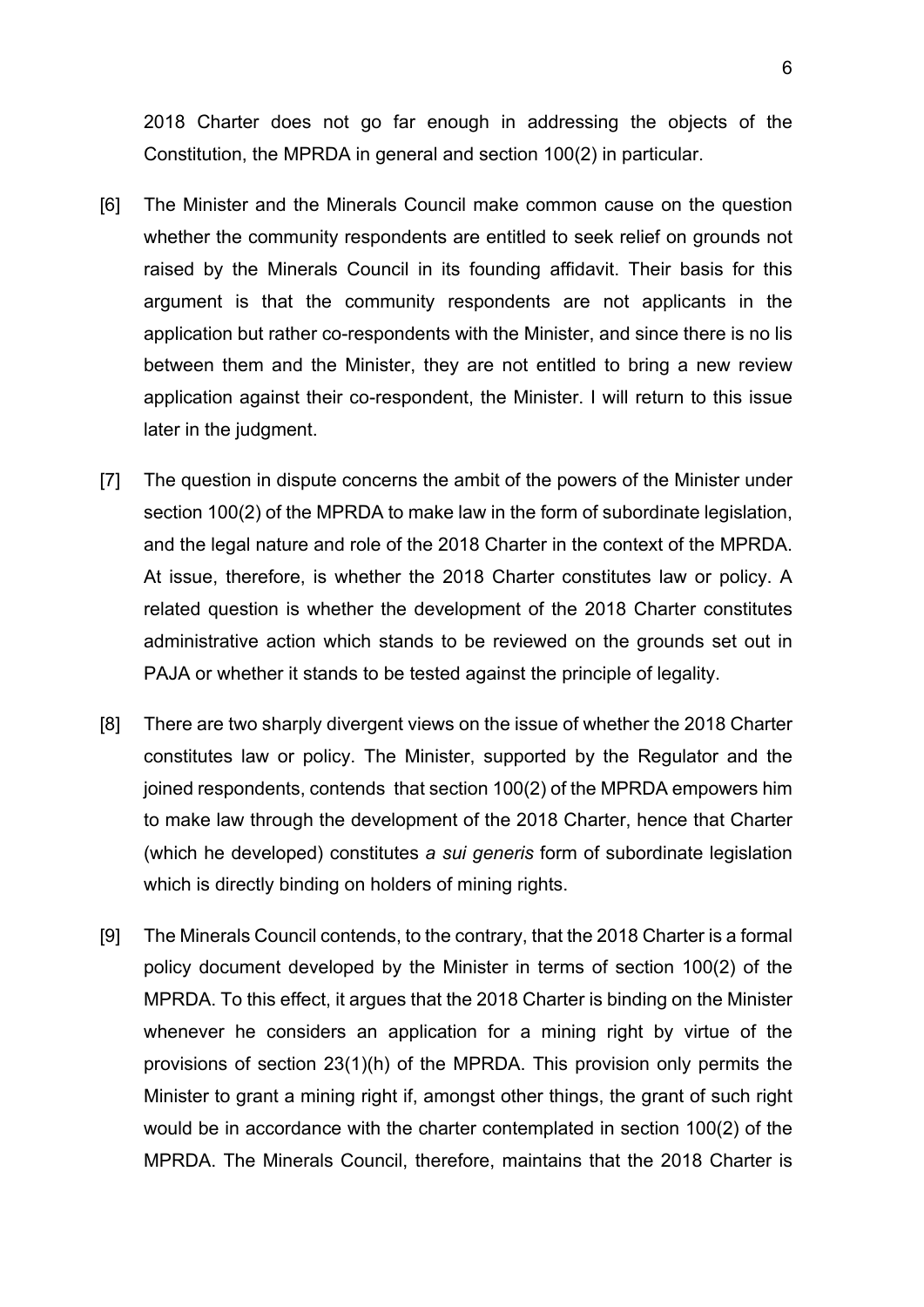only binding on holders of mining rights to the extent that its terms have been lawfully incorporated by the Minister into such mining rights.

#### **The Framework of the MPRDA**

- [10] The Legislature enacted the MPRDA on 1 May 2004. It makes provision for the equitable access to, and the sustainable development of, the nation's mineral and petroleum resources. It constitutes a radical departure from the previous system of mineral and mining law that applied in South Africa.<sup>5</sup>
- [11] The Preamble to the MPRDA acknowledges *inter alia* that South Africa's mineral resources belong to the nation and that the State is the custodian thereof. It also reaffirms the State's commitment to reform, to bring about equitable access to South Africa's mineral and petroleum resources, and its commitment to security of tenure in respect of prospecting and mining operations.
- [12] The transformative object of the MPRDA was recognised in *Agri SA,*<sup>6</sup> where Moegoeng CJ explained that the MPRDA was enacted to redress the gross inequalities between the majority of black South Africans who are "unable to benefit directly from the exploitation of mineral resources as a result of their landlessness, exclusion and poverty" and white South Africans who wield real economic power.
- [13] Section 3(1) of the MPRDA provides that mineral and petroleum resources are the common heritage of all people of South Africa and the State is the custodian thereof for the benefit of all South Africans. In *Maledu*, <sup>7</sup> the Constitutional Court stated that the MPRDA in recognising that the custodianship of South Africa's

<sup>&</sup>lt;sup>5</sup> The White Paper from which the MPRDA stems, recognises the constitutional constraints of changing the current mineral rights system but acknowledges that the State has a duty to take legislative and other measures to enable citizens to gain access to rights in land on an equitable basis and to bring about reform in land rights (including mineral rights) to redress the results of past racial discrimination. It states that the "Government's long term objective is for all mineral rights to vest in the State for the benefit of and behalf of all the people of South Africa.

<sup>6</sup> *Agri SA v Minister for Minerals and Energy* 2013 (4) SA 1 (CC) para 1.

<sup>7</sup> *Maledu and Others v Itereleng Bakgatla Mineral Resources (Pty) Ltd and Another* 2019 (2) SA 1 (CC) para 50.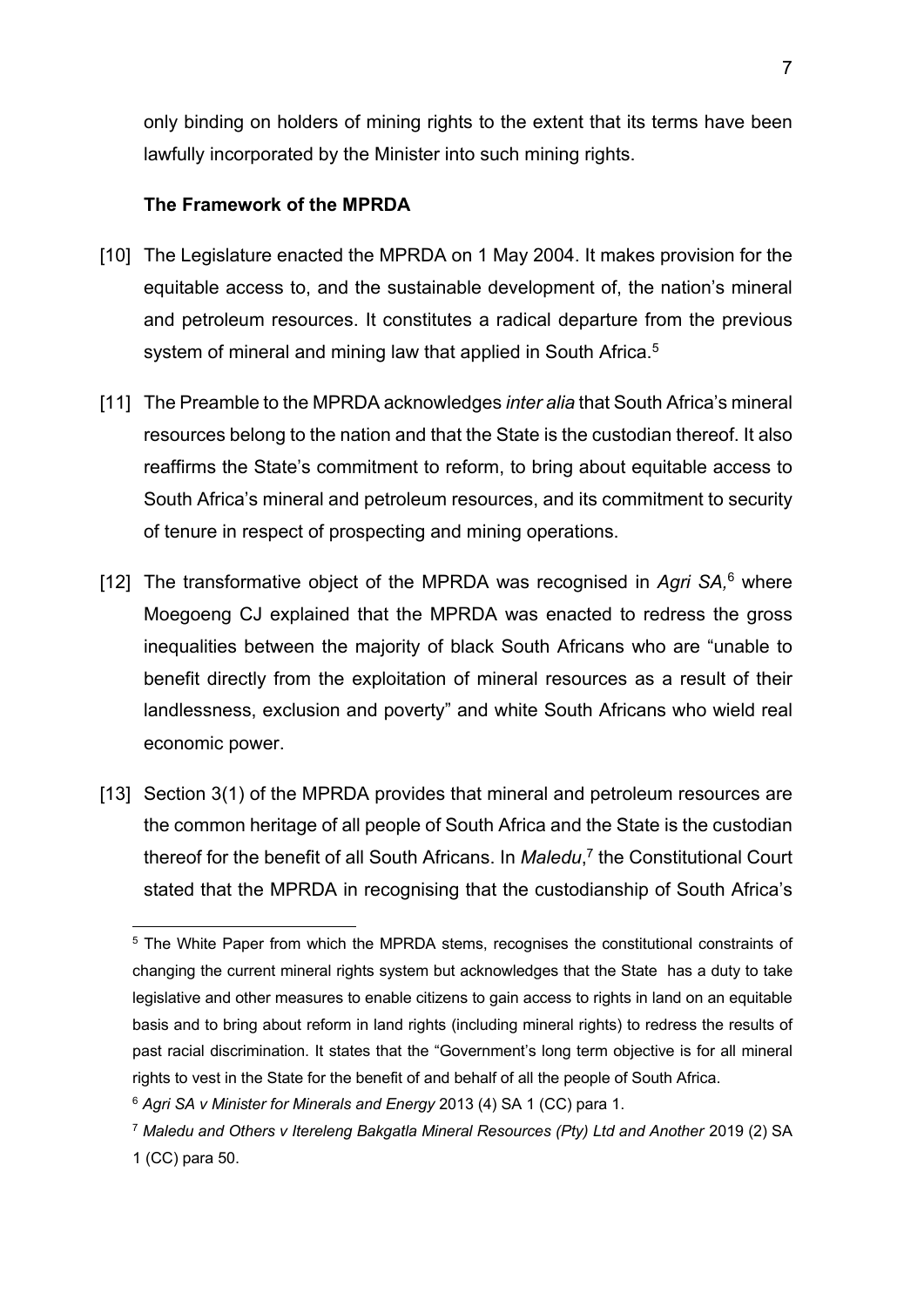mineral and petroleum resources vests in the State, "has as one of its primary objects the transformation of the sector" and the empowerment of citizens who "were previously excluded from participating in the exploitation of the country's mineral and petroleum resources".

- [14] The objects of the MPRDA are to: $8$ 
	- (a) recognise the internationally accepted right of the State to exercise sovereignty over all the minerals and petroleum resources within the Republic;
	- (b) give effect to the principle of the State's custodianship of the nation's mineral and petroleum resources;
	- (c) promote equitable access to the nation's mineral and petroleum resources to all the people of South Africa;
	- (d) substantially and meaningfully expand opportunities for historically disadvantaged persons, including women and communities, to enter into and actively participate in the mineral and petroleum industries and to benefit from the exploitation of the nation's mineral and petroleum resources;
	- (e) promote economic growth and mineral and petroleum resources development in the Republic, particularly development of downstream industries through provision of feedstock, and development of mining and petroleum inputs industries;
	- (f) promote employment and advance the social and economic welfare of all South Africans;
	- (g) provide for security of tenure in respect of prospecting; exploration, mining and production operations.

 $8$  Sections 2(a) to (i) of the MPRDA.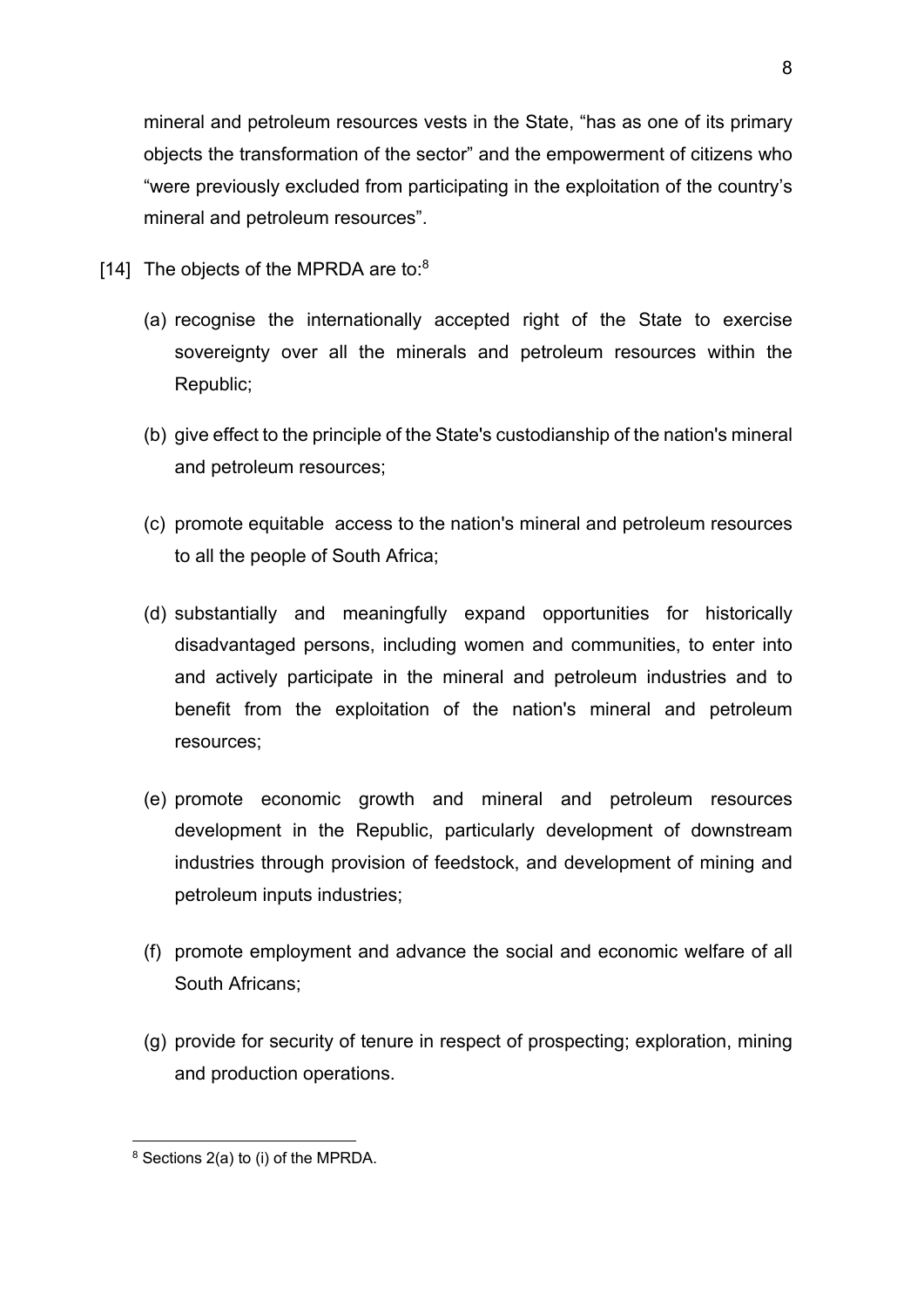- (h) give effect to section 24 of the Constitution by ensuring that the nation's mineral and petroleum resources are developed in an orderly and ecologically sustainable manner while promoting justifiable social and economic development; and
- (i) ensure that holders of mining and production rights contribute towards the socio-economic development of the areas in which they are operating.
- [15] Section 100(2) entitled "Transformation of minerals industry" provides**:**
	- '(a) To ensure the attainment of the Government's objectives of redressing historical, social and economic inequalities as stated in the Constitution, the Minister must within six months from the date on which this Act takes effect develop a broad-based socio-economic empowerment Charter that will set the framework for targets and time table for effecting the entry into and active participation of historically disadvantaged South Africans into the mining industry, and allow such South Africans to benefit from the exploitation of the mining and mineral resources and the beneficiation of such mineral resources.
	- (b) The Charter must set out, amongst others how the objects referred to in section 2(c), (d), (e), (f) and (i) can be achieved.'
- [16] Section 4(1) of the MPRDA *inter alia* provides that when interpreting a provision of this Act, any reasonable interpretation which is consistent with the objects of this Act must be preferred over any other interpretation which is inconsistent with such objects.

# **Interpretation of s 100(2) of the MPRDA**

[17] Section 100(2) enjoins the Minister to develop a charter that will set the framework for targets and a timetable for attaining the object in section 2(d) of the MPRDA which is essentially to expand opportunities for historically disadvantaged South Africans to enter into and actively participate in the mining industry, and to benefit from the exploitation of the mining and beneficiation of mineral resources. Section 100(2)(b) adds that the charter must set out how the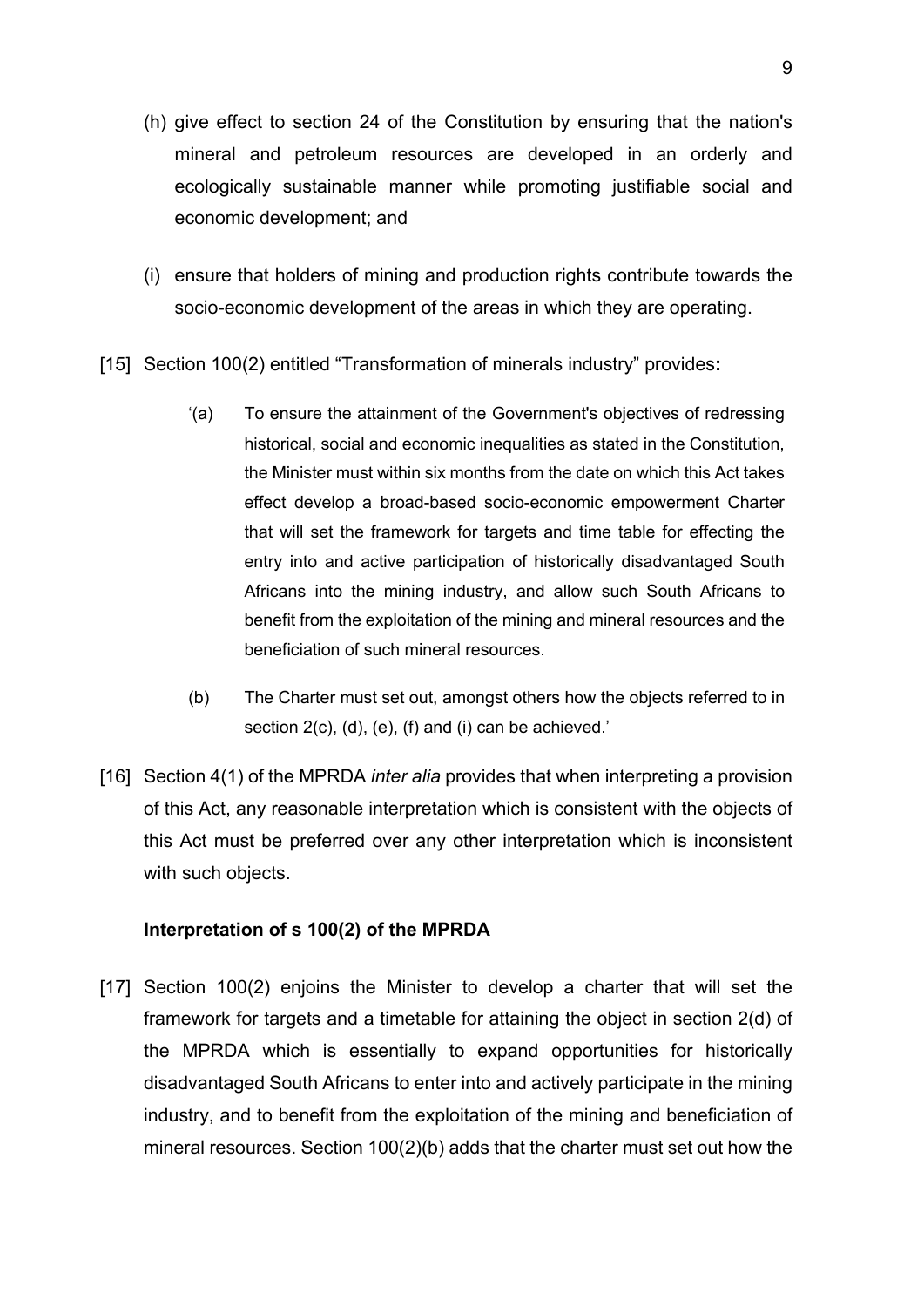objects referred to in sections 2(c), (d), (e), (f) and (i) of the MPRDA can be achieved.

[18] The Constitutional Court confirmed the proper approach to statutory interpretation in *Waymark*<sup>9</sup> as follows:

'The principles of statutory interpretation are by now well-settled. In *Endumeni*, the Supreme Court of Appeal authoritatively restated the proper approach to statutory interpretation.10 The Supreme Court of Appeal explained that statutory interpretation is the objective process of attributing meaning to words used in legislation. This process, it emphasised, entails a simultaneous consideration of –

- (a) the language used in the light of the ordinary rules of grammar and syntax;
- (b) the context in which the provision appears; and
- (c) the apparent purpose to which it is directed.

Allied to these factors, courts must also interpret legislation to promote the spirit, purport and objects of the Bill of Rights. Again, courts should not unduly strain the reasonable meaning of words when doing so.'<sup>11</sup> [footnote omitted]

[19] Section 4(1) of the MPRDA provides that when interpreting its provisions, a court must prefer a reasonable interpretation which is consistent with its objects over any other interpretation which is inconsistent with such objects. There was some debate during argument about how section 4(1) should be interpreted. In *Aquila Steel12* the Constitutional Court understood this to equate to a purposive or contextual approach to interpretation which gives effect to the "transformational objectives" of the MPRDA. I would add that the interpretation

<sup>&</sup>lt;sup>9</sup> Road Traffic Management Corporation v Waymark Infotech (Pty) Ltd 2019 (5) SA 29 (CC) paras 29-31.

<sup>10</sup> *Natal Joint Municipal Pension Fund v Endumeni Municipality* 2012 (4) SA 593 (SCA).

<sup>11</sup> *See also Cool Ideas 1186 CC v Hubbard* 2014 (4) SA 474 (CC) para 28*.*

<sup>&</sup>lt;sup>12</sup> Aquila Steel v (South Africa) (Pty) Ltd v Minister of Mineral Resources and Others 2019 (3) SA 621 (CC) at para 80.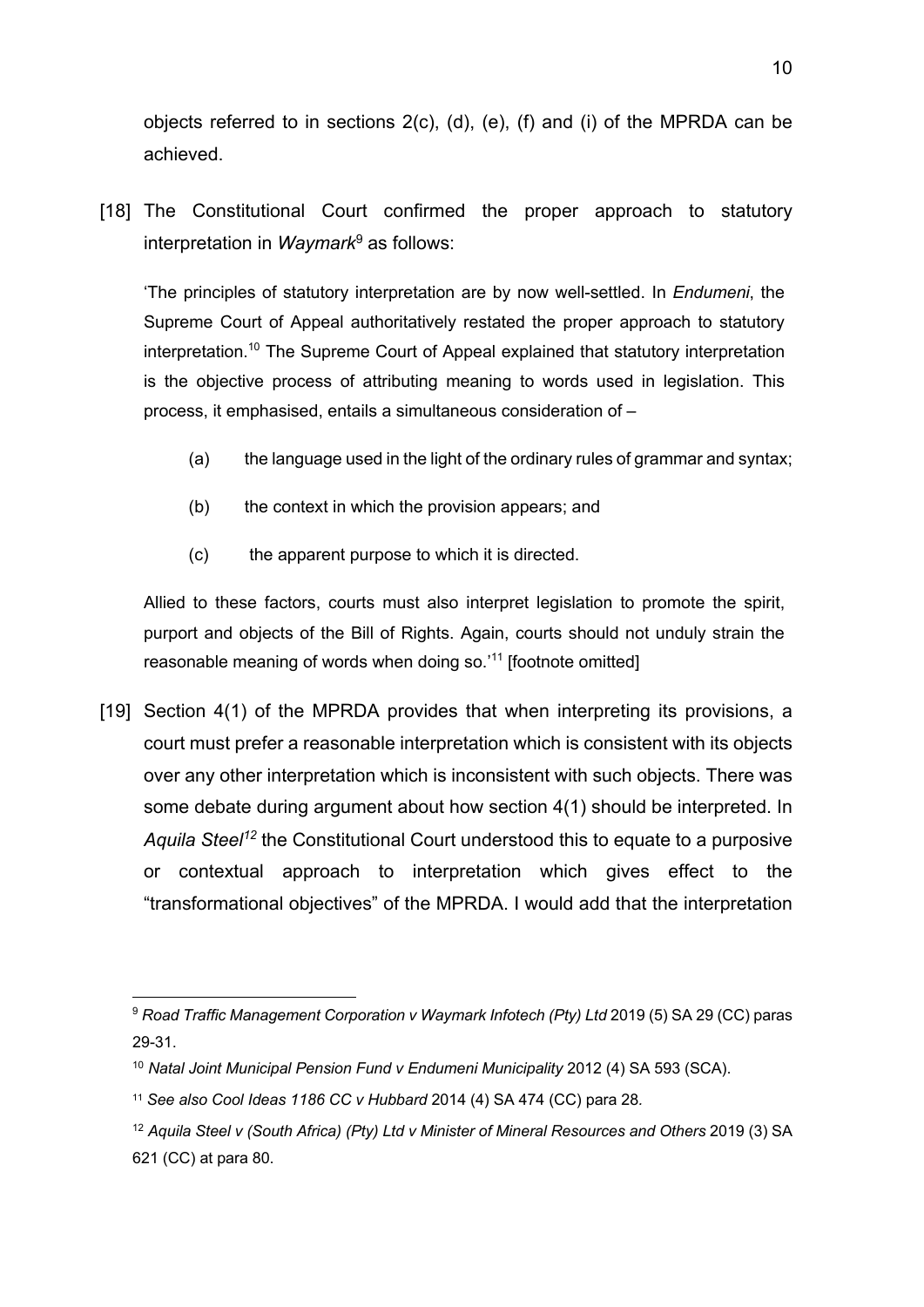must give effect to all the objectives of the MPRDA as they are interrelated and interdependent.

[20] A contextual approach to statutory interpretation pays particular attention to context in statutory construction. This is a requirement of section 39(2) of the Constitution which requires legislation to be construed in a manner that promotes the spirit, purport and objects of the Bill of Rights. Context is, however, not limited to the language of the rest of the statute which may throw light on the meaning of the words being interpreted, "but also includes its scope and purpose and to a limited extent its background"*.* <sup>13</sup> However as repeatedly held by the Constitutional Court, a contextual or purposive reading of a statute must always "remain faithful to the actual wording of a statute". <sup>14</sup> It follows from this that the purposive approach to statutory interpretation which section 4 of the MPRDA calls for cannot justify an interpretation which has insufficient regard to the language which the Legislature chose to express itself in.

### Use of the term "charter"

[21] The Legislature specifically chose to use the term "charter" in section 100(2)(a) of the MPRDA. Although the Legislature has not, in recent times, used this term to describe a law, there are a handful of instances in the early 19<sup>th</sup> and 20<sup>th</sup> centuries when the Legislature used it to do exactly that. For example, it was used to describe two enactments of the Cape Colony, namely the Charters of Justice of 1827 and 1932 which regulated the legal profession in the Cape at the time.15 Indeed, a handful of foreign jurisdictions such as Canada (Charter of

<sup>&</sup>lt;sup>13</sup> Bato Star Fishing (Pty) Ltd v Minister of Environmental Affairs and Tourism and Others 2004 (4) SA 490 (CC) para 91 citing *Jaga v Donges NO and Another; Bhana v Donges and Another* 1950 (4) SA 653 (A) at 662-3 approvingly.

<sup>&</sup>lt;sup>14</sup> Bertie Van Zyl (Pty) Ltd and Another v Minister of Safety and Security and Others 2010 (2) SA 181 (CC) para 22. See also: *Cool Ideas 1186 CC v Hubbard and Another* 2014 (4) SA 474 (CC) para 28, where the Constitutional Court held that the ordinary grammatical meaning of a relevant statutory provision remains a fundamental tenet of statutory interpretation.

<sup>&</sup>lt;sup>15</sup> The 1832 Charter was repealed by the Supreme Court Act 59 of 1959.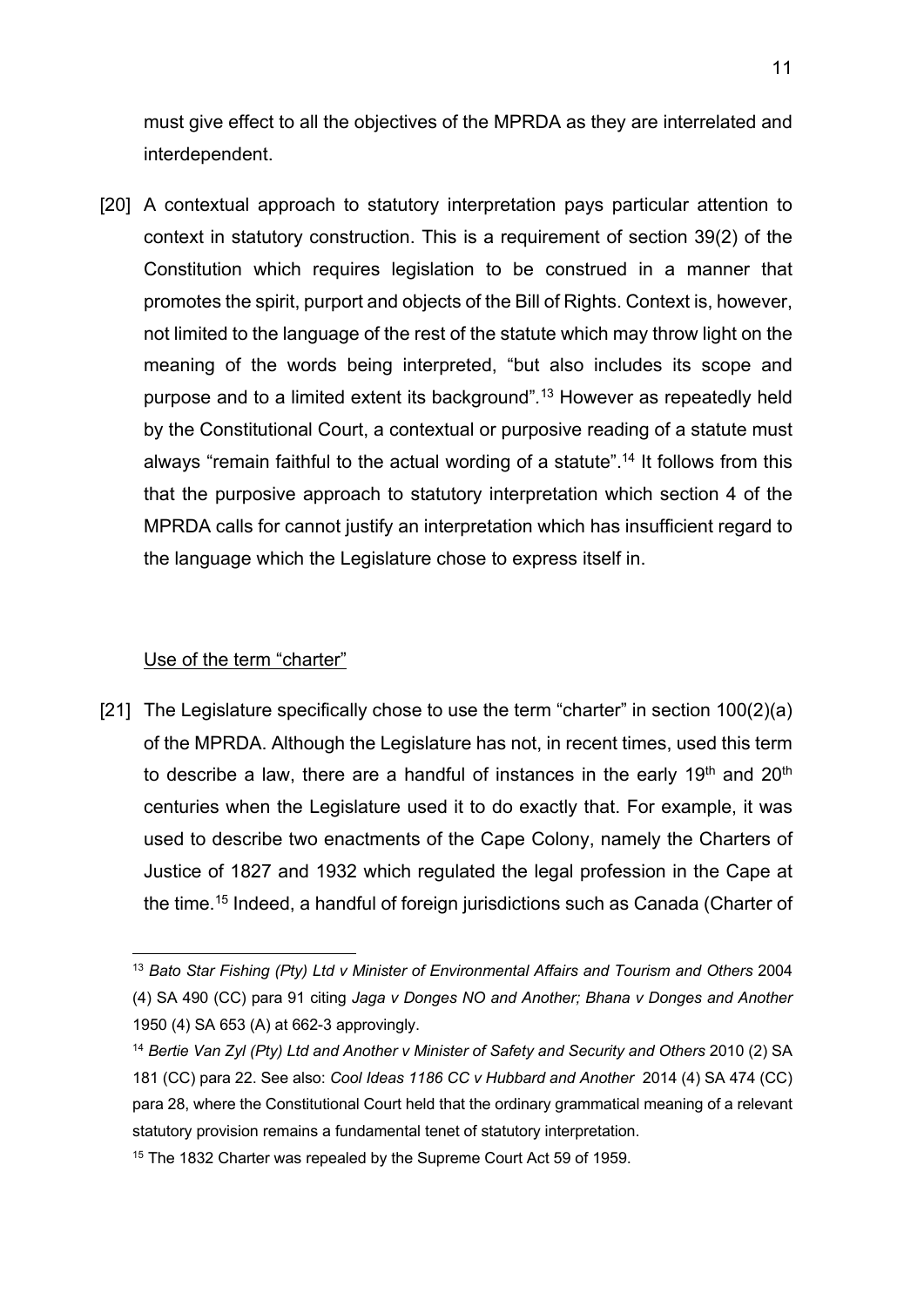Rights and Freedoms forms part of its Constitution Act, 1982) and England (Magna Carta (Great Charter of Freedoms)) also use the term "charter" to describe legislative instruments. The term is also used in international law. For example in the Charter of Fundamental Rights of the European Union and the African Charter on Human and Peoples' Rights, <sup>16</sup> amongst others.

- [22] While I accept that the term "charter" as an instrument of law is not unknown in South Africa, the use of the term, in itself, is not determinative of whether the Legislature intended it to be an instrument of law or policy. The use of the term "charter" in section 100(2) of the MPRDA must be viewed in the context of the statutory provision in which it is used, as well as the context of the legislation as a whole.
- [23] It is not insignificant, in this regard, that the words "law" and "regulation" are mentioned in various other sections of the MPRDA. Why, if subordinate legislation had been intended, was the singularly unusual word "charter" used? Indeed, the words "law" and "regulation" are mentioned in various other sections of the MPRDA. A clear and distinct indication that subordinate legislation was not intended by the Legislature in section 100(2) of the MPRDA, is the specific inclusion of section 107 which expressly authorises the Minister to make subordinate legislation. Why, if the Legislature intended for the charter, contemplated in section 100(2), to be subordinate legislation, did it not simply call it regulations. In that event, there would have been no reason to call it a charter. Notably, the definition of the term "Act" in section 1 of the MPRDA also does not include the term "charter". If the Legislature intended the charter to constitute subordinate legislation, it would surely have included it in the definition of "Act". This, to me, is an indicator that the use of the word "charter" in section 100(2)(b) was deliberately chosen by the Legislature to indicate that something other than a law was to be "developed".
- [24] It is admissible to consider how the concept of the "charter" was understood and implemented by the Minister and the mining industry directly after

<sup>&</sup>lt;sup>16</sup> Also known as the Banjul Charter.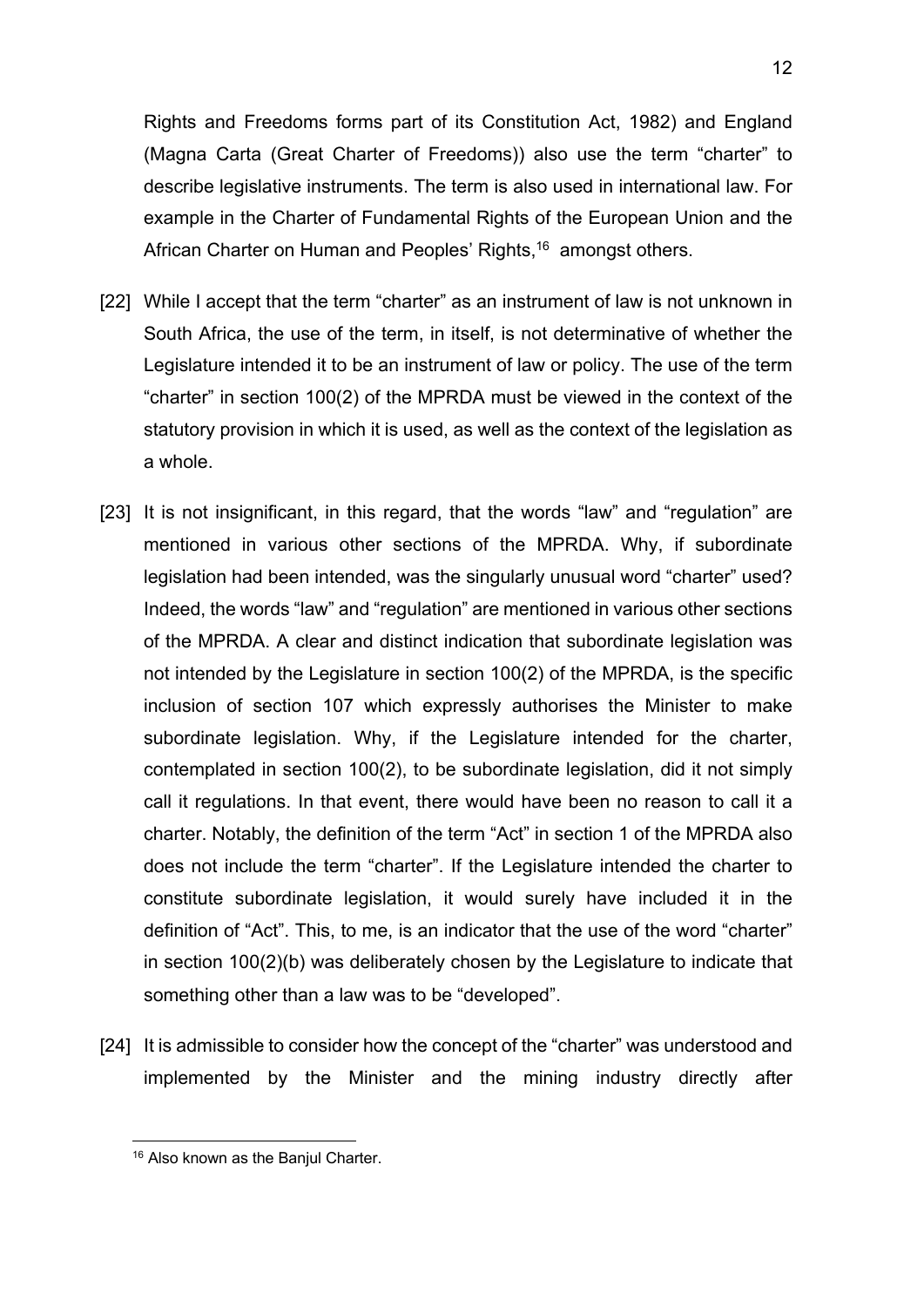commencement of the MPRDA (in 2004) until 2010. It has been held that where a statute may fairly be interpreted in either of two ways, custom may well be invoked to tip the balance."17 This was reiterated by the SCA in *CSARS v Bosch,* <sup>18</sup> where it stated that a valuable pointer to the correct interpretation of a statutory provision, is evidence which shows that it has been interpreted in a consistent way for a substantial period of time by those responsible for the administration of the legislation. The SCA held that evidence of the conduct of such persons is admissible as it provides proof of how reasonable persons in their position would construe the provision in question.<sup>19</sup> The SCA said that this is entirely consistent with the approach to statutory interpretation that examines the words in context and seeks to determine the meaning that should reasonably be placed upon those words.<sup>20</sup>

- [25] As such, regard may be had to the wording of the Original Charter published in 2004 to ascertain what was intended and understood by government and the industry alike with respect to the term "charter". The Original Charter was a formal document recording a pact between the government and industry, cosigned by them, in which they committed themselves to a framework for progressing the empowerment of HDSAs in the mining and minerals industry with a timetable and aspirational targets. It sets out the factors that would be taken into account (read with the scorecard) in making licensing decisions.
- [26] As I understand it, a pact of this nature would be the very antithesis of a law which results from the unilateral exercise of legislative or executive power.<sup>21</sup> In Marshall,<sup>22</sup> the Constitutional Court cautioned that the approach sanctioned by

<sup>17</sup> *Rex v Lloyd* 1920 AD 474 at 486 per Mason AJA. See also p 477 by Juta JA. See also: LAWSA *Statute Law and Interpretation* First Re-issue Vol 25, part 1, para 358.

<sup>18</sup> *CSARS v Bosch* 2015 (2) SA 174 (SCA) at par 17.

 $19$  Id.

 $20$  Id.

<sup>21</sup> See: *Minister of Mineral Resources and Others v Mawetse (SA) Mining Corporation (Pty) Ltd*  2016 (1) SA 306 (SCA) para 24.

*<sup>22</sup> Marshall and Others v Commission for the South African Revenue Service* 2019 (6) SA 246 (CC) at para 70.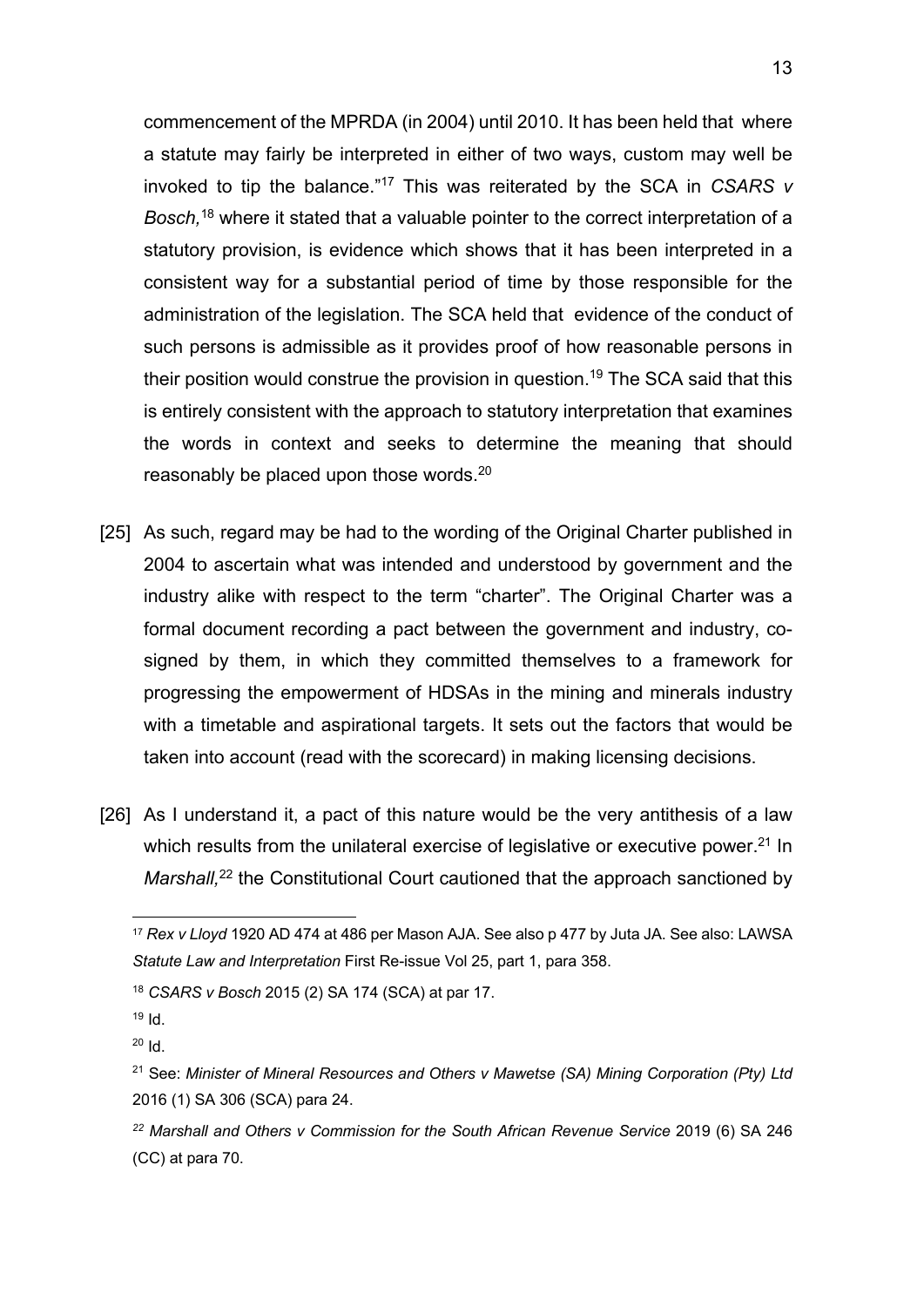the SCA in *CSARS v Bosch* would not apply where the practice is unilaterally established by one of the litigating parties. As contended for by the Minerals Council, the 2010 and 2018 Charters were unilaterally adopted by the Minister in a marked deviation from the expectations of the signatories of the Original Charter and the common practice of the State and private stakeholders. These charters repealed the 2004 Charter and for the first time adopted a prescriptive approach by imposing sanctions for non-compliance.

- [27] The Minister hereby sought to change the interpretation held by all concerned since commencement of the MPRDA for a period of about 6 years. I consider the Original Charter as being a clear illustration of how the Minister and industry alike would have interpreted section 100(2) of the MPRDA at the time. It was plainly not intended to be an instrument of subordinate legislation, as now contended for by the Minister.
- [28] On 26 June 2002, when the MPRDA Bill B15A-2002 was adopted by Parliament (which included provisions for the development of a charter), the Minister (at the time) addressed Parliament and explained the legislative purpose in the Charter in the following terms:

' … in addition, we are bringing a charter which we will be working on together with the industry so that when we table it, it will be a launch not by Government alone, but something that will be launching and bringing to the public together.

As I have said, we have included those definitions in the main body of the Bill, but in addition to that we also have the charter.

The other issue that came up during the hearing in relation to these two issues that I have referred to was quantification. Again, in the charter we are going to quantify what quantum of empowerment will be expected, as hon members can imagine, we want meaningful empowerment.

Of course, we are going to quantify the charter. People have been throwing around a figure of 25% empowerment that is going to be in the charter. What we can say as a department is that we want historically disadvantaged people to be minority owners in the existing mines. However, we want to see meaningful minorities in accordance with the Companies Act which is 26 % plus.'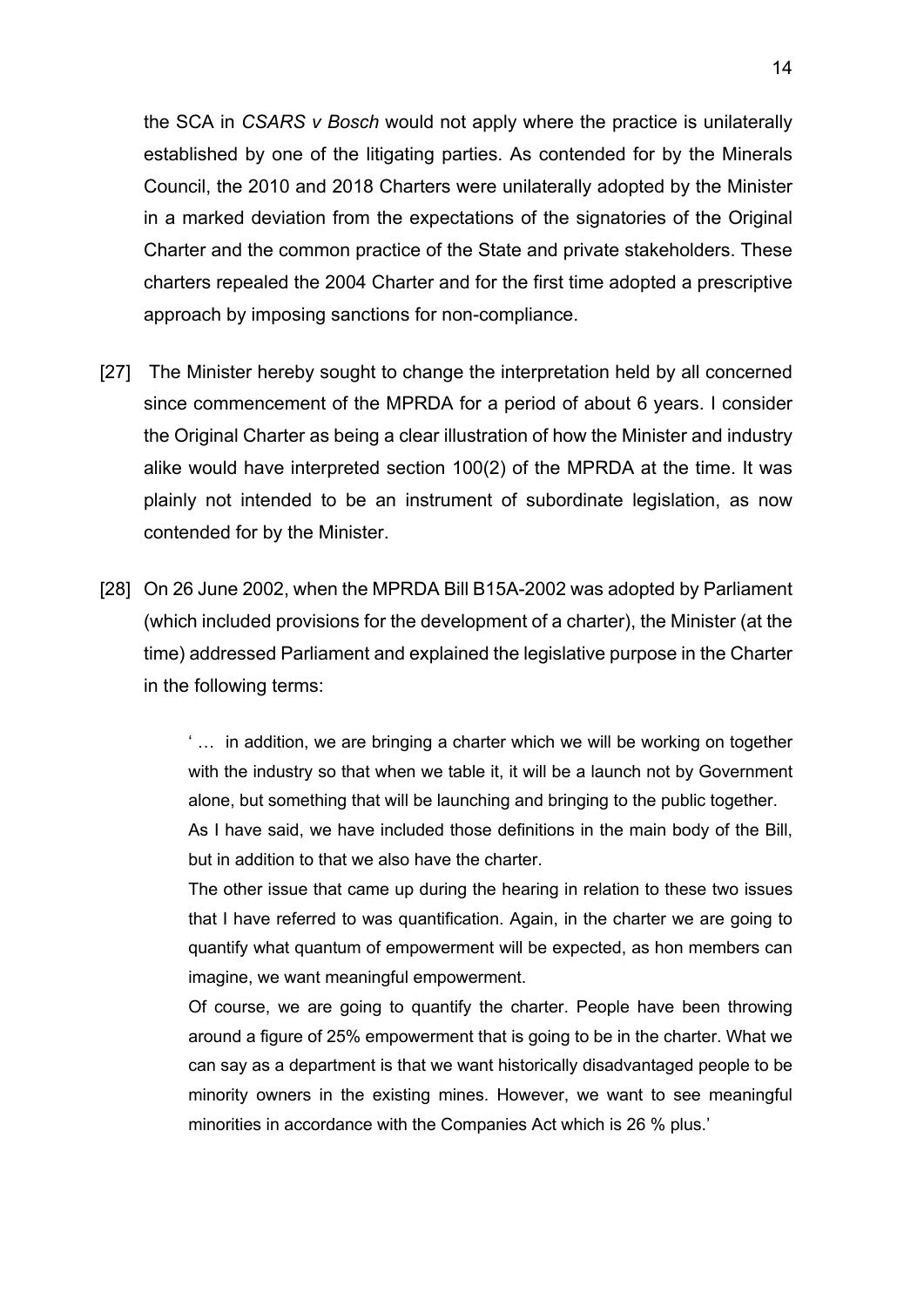[29] The Minister contends that it is clear from the contents of this speech as well as the White Paper<sup>23</sup> that preceded the Bill that the charter contemplated in section 100(2)(a) of the MPRDA was intended to be binding subordinate legislation. As pointed out by the Minerals Council, the flaw in this argument is that these sources, while relevant to the interpretation of section 100(2) of the MPRDA, do not assist the Minister in establishing the interpretation he contends for. In this regard, the passages quoted above from the Minister's address to Parliament explaining the legislative purpose of the charter is more consistent with an intention that the charter would constitute a jointly developed statement of policy than subordinate legislation. The speech of the Minister of Environmental Affairs & Tourism is also not indicative that law-making powers were intended to be conferred by clause 100 of the Bill. His statement that the "purpose of the Bill was to bring clarity to the issue of economic empowerment and to indicate what industry is expected to do" (as opposed to what it is required to do) suggests the publication of a policy rather than the making of a law. The interpretation that the charter, contemplated in section 100(2), is not subordinate legislation is also not inconsistent with any of the values or objectives espoused in the White Paper.

### Use of the term "develop"

[30] A further indicator that the Legislator did not intend for the "charter" contemplated in section 100(2) to be an instrument of subordinate legislation but rather a formal document of policy is the use of the word "develop" in section 100(2)(a). I am aware of no piece of legislation (and none has been pointed out to me) where our Legislature has employed the term "develop" to describe the making of a law. It is often used with reference to the formulation of policy. An example is section 85(2)(b) of the Constitution where the term "developing" is used in the context of the formulation of policies.<sup>24</sup> On the contrary, the power

 $23$  Relevant aspect of White Paper quoted in footnote 2 of the judgment.

<sup>24</sup> Section 85(2) of the Constitution provides: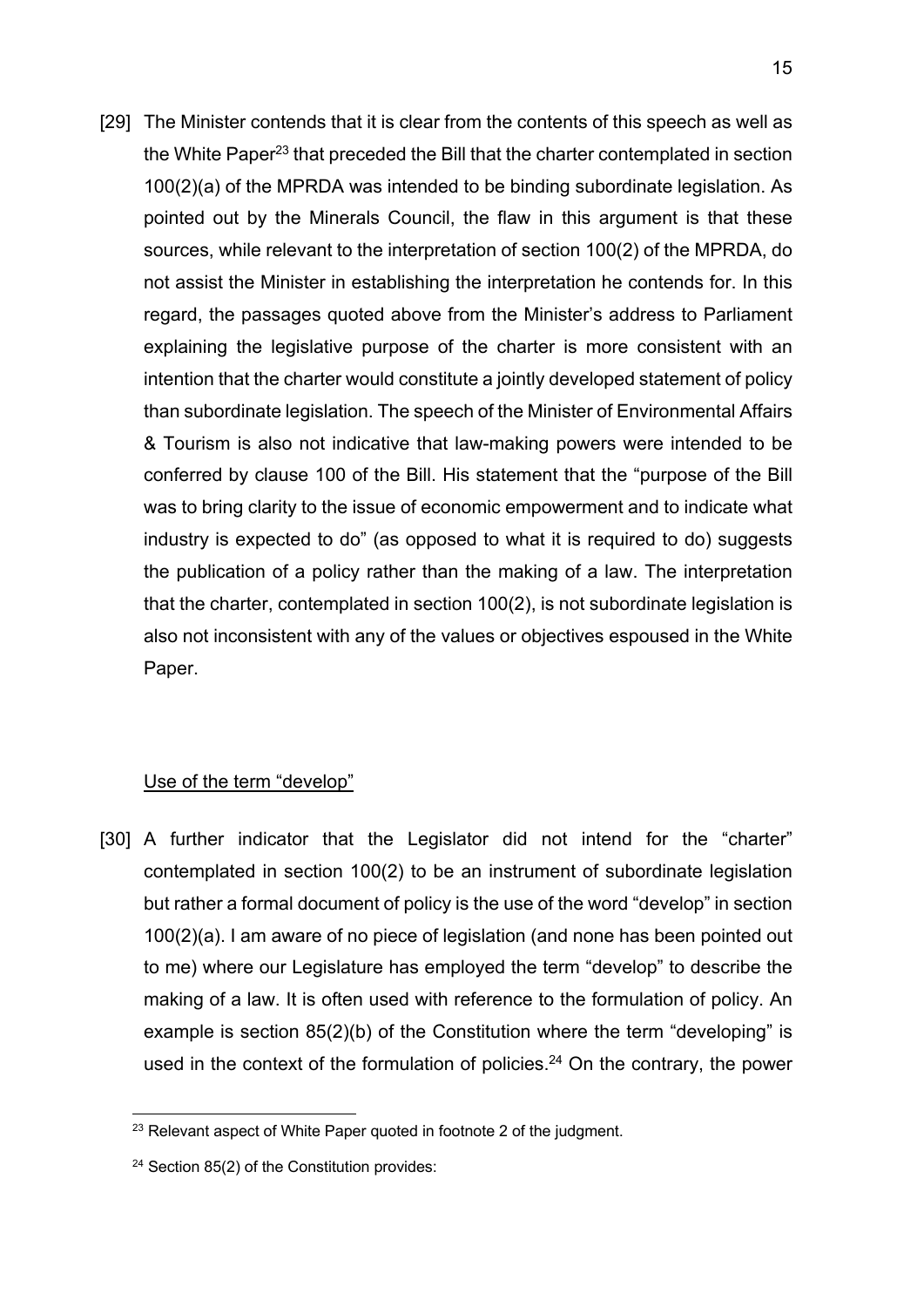to make regulations is almost invariably expressed in legislation by a provision that a Minister "may make or enact" regulations regarding certain specified matters.<sup>25</sup> Consequently, I disagree with the Minister's contention that there is no meaningful difference in the distinction between the use of the word "develop" in section 100(2)(a) of the MPRDA and any of the normal phrases employed by the Legislature (such as "make" or "enact") when legislation or subordinate legislation is contemplated. That the power to "develop a charter" contemplated in section 100(2)(a) is *sui generis*, does not mean that it has the force of law.

- [31] In terms of section 85(2)(b) of the Constitution the President exercises executive authority, together with the other members of the Cabinet, by developing and implementing national policy. The Minister contends that the interpretation which the Minerals Council ascribes to section 100(2) is fundamentally incompatible with the power conferred by section 85(2)(b) of the Constitution because it is "low level bureaucratic power", which Khampepe J described in *Minister of Defence and Military Veterans*<sup>26</sup> as merely involving the application of policy in the discharge of the daily functions of the state. I disagree.
- [32] The charter has elements of both section 85(2)(a) of the Constitution (the implementation of legislation by the executive) and 85(2)(b) of the Constitution (the development of policy by the executive). In *Ed-U-College*<sup>27</sup> the Constitutional Court held that policy formulated by the executive outside of the legislative framework involves a political decision and will generally not

- (b) developing and implementing national policy;
- $(c)$  …'

<sup>&#</sup>x27;(2) the President exercises the executive authority, together with the other members of the Cabinet by  $-$ 

<sup>(</sup>a) implementing national legislation except where the Constitution or an Act of Parliament provides otherwise;

<sup>&</sup>lt;sup>25</sup> See for example section 107 of the MPRDA.

<sup>26</sup> *Minister of Defence and Military Veterans v Motau and Others 2014 (5) SA 69 (CC)* at paras 47-49.

<sup>27</sup> *Permanent Secretary of the Department of Education of the Government of the Eastern Cape Province and Another v Ed-U-College (PE)* 2001 (2) SA 1 (CC).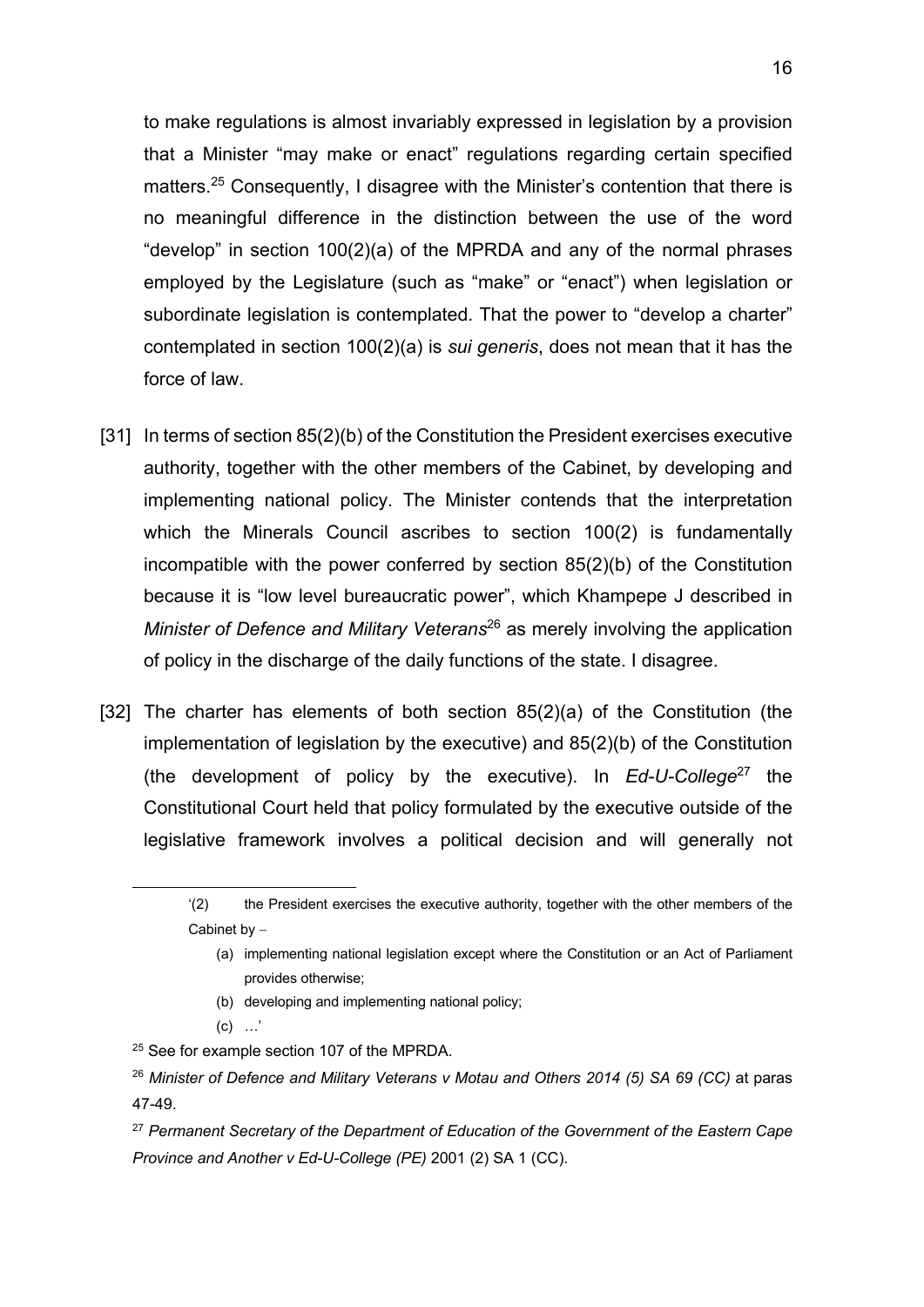constitute administrative action, however, policy formulated by the executive in the exercise of implementing legislation may often constitute administrative action.<sup>28</sup> The charter, in my view, falls in the latter category as it is intended to facilitate the implementation of the MPRDA, as contemplated in section 85(2)(a) of the Constitution. It accordingly constitutes administrative action.

[33] The Minister furthermore contends that the word "develop" entails something of an organic quality which accounts both for the consultative process by which the charter is developed and also the need for revisions of the charter from time to time. This argument has no merit as there is no logical correlation between the need for revision of the charter from time to time, and the use of the term develop. Subordinate legislation such as regulations are frequently revised but they are "made" and not "developed". All laws, which are enacted undergo a process of publication in draft form and comment before enactment or promulgation. Yet the word "develop" is never used to describe the making of laws.

### Use of the word "can"

- [34] Section 100(2)(b) provides that the charter must set out how the objects in sections 2(c), (d), (e), (f) and (i) can be achieved. On its ordinary grammatical meaning, the word "can" in section 100(2)(b) is permissive and not peremptory. Its specific use indicates that the Legislature did not intend for the charter to be subordinate legislation. Had the contrary been intended, then the Legislature would simply have used the word "must" instead of "can" in the latter part of the subsection. Properly construed, the word "can" does not limit holders of mining rights to achieve the objects of the MPRDA in the specific manner identified in the charter. They would be free to achieve them in other ways as well provided that they are achieved. In other words, the ways specified in the charter would be guiding principles.
- [35] Assuming, as the Minister suggests, that "can" means "must" and "develop" means "make" and that the Legislature intended in section 100(2) to delegate

<sup>28</sup> *Ed-U-College* at para 80.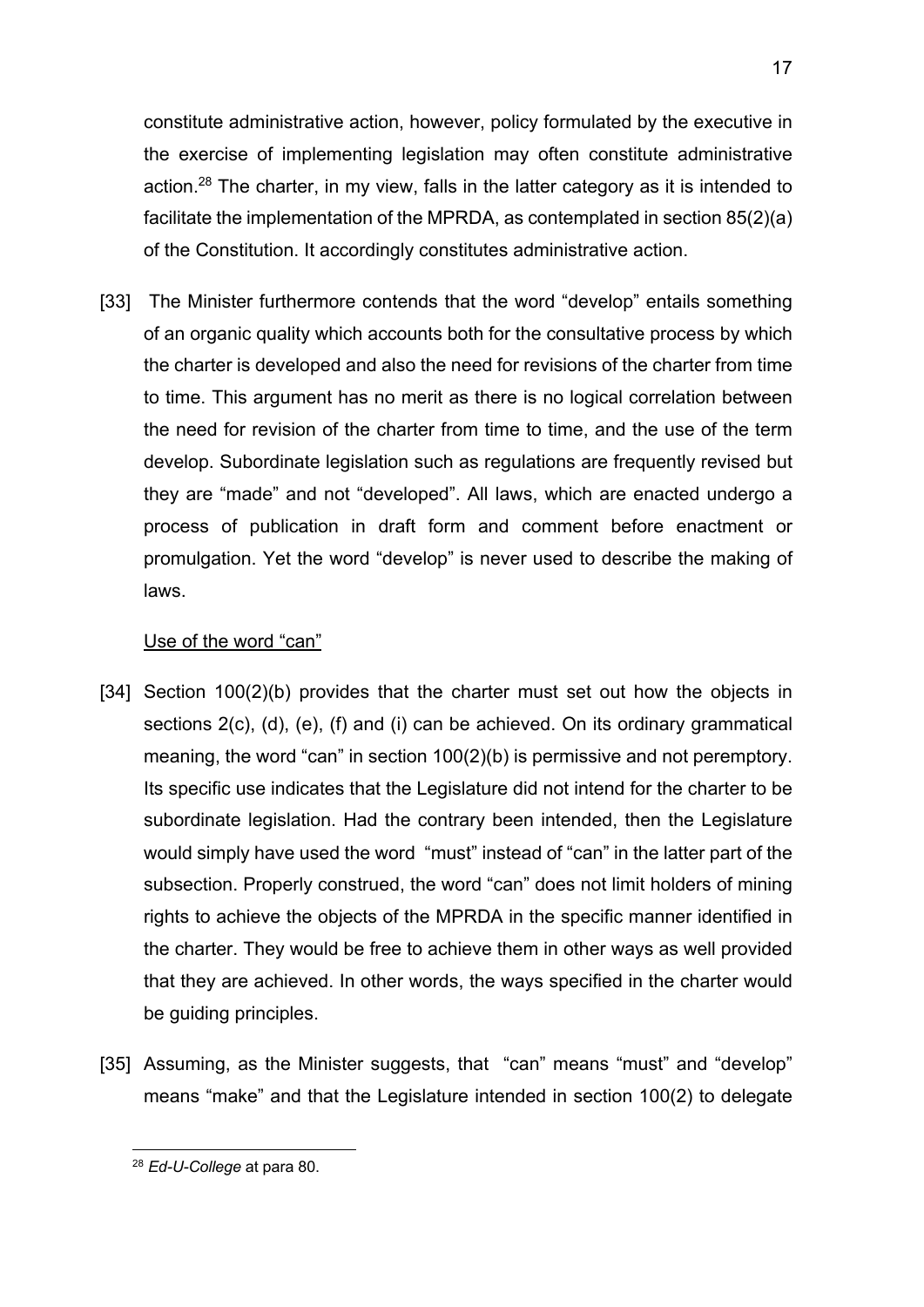legislative powers to him, then section 100(2) would mean that the Minister must make subordinate legislation to set out how the objects in section 2(c), (d), (e), (f) and (i) of the MPRDA must be achieved. This would amount to a delegation of plenary legislative power to make further legislation to give effect to the objects of the Act, which is the function of the Legislature. This, to my mind, would offend against the doctrine of separation of powers.

[36] To construe section 100(2) as a delegation of subordinate legislative power, would lead to the further difficulty of unbridled law-making. This would also offend against the doctrine of separation of powers as it contains no parameters, no guidance, and no constraints. By way of illustration, if as contended for by the Minister, the words "amongst others" in the subsection is construed to mean that the function and purpose of the charter involves more than simply addressing the objects of sections 2(c), (d), (e), (f) and (i) of the MPRDA, then section 100(2)(b) must be read as placing an obligation on the Minister to address matters that are not stipulated in the charter. Not only would this result in the Minister having unbridled powers to regulate matters which he is expressly not empowered to regulate, but he would never be able to know whether he has discharged his obligations or not.

#### **Purpose and Context**

[37] What is the purpose of section 100(2)(a) in the context of the MPRDA insofar as it requires the Minister to develop a charter? The objects of the identified subsections of section 2 are, for the most part, transformative in nature. Transformation lies at the very heart of this provision. I, however, fail to understand how the transformational objective in section 100(2) of the MPRDA suggests that the Legislature contemplated the making of laws as opposed to the development of policy when enacting the provision. On a proper construction of section 100(2), the achievement of the MPRDA's transformational objectives does not require that the charter take the form of subordinate legislation.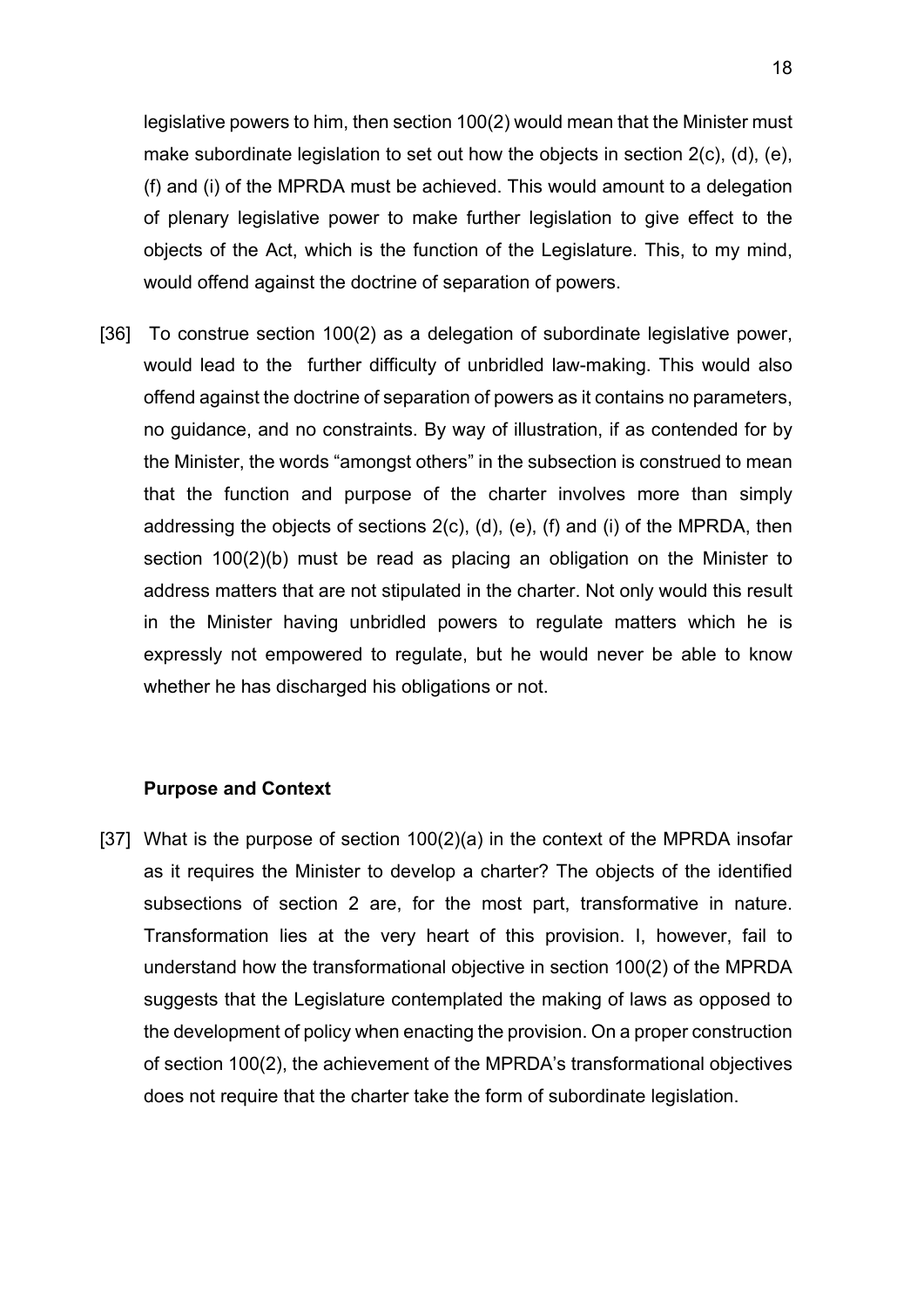- [38] Section 100(1)(a) and (b) of the MPRDA enjoins the Minister to develop a housing and living conditions standard and a code of good practice for the mining industry, respectively. As in the case of section 100(2), section 100(1) also has a transformational focus but neither of these instruments constitute subordinate legislation. Notably, the Code of Good Practice, published in terms of section 100(1)(b), expressly states in its introduction that it is "statement of present policy". Similarly, the Housing and Living Conditions Standard*,* also published in terms of section 100(1)(a) of the MPRDA, declares that its purpose is to "develop basic guidelines aimed at fostering suitable housing and living conditions for mine workers*"*.
- [39] The Minister argues that the transformation objects of the MPRDA cannot be achieved unless the charter is binding subordinate legislation. The flaw in this argument is that it ignores the enforcement structure provided by the MPRDA. The enforcement structure is integral to the wider context of the Act as it underpins its transformative objectives. It, therefore, cannot be ignored in the interpretive process.
- [40] The enforcement structure of the MPRDA is the following:
	- (a) Section 5A of the MPRDA provides that no person may mine on any area without a mining right. Section 23(1)(h) stipulates that the Minister may only grant a mining right if the granting of such right will further the objects referred to in section 2(d) and (f) in accordance with the charter contemplated in terms of section 100(2), and the prescribed social and labour plan.
	- (b) How does the Minister ensure this in practice? The standard mining right and standard converted mining right $29$  contain a recordal of the specific empowerment agreement which is to be placed before the Minister as part of the applicant's application, and on which the

 $29$  Annexures 8(1) and 8(2) to the Founding Affidavit.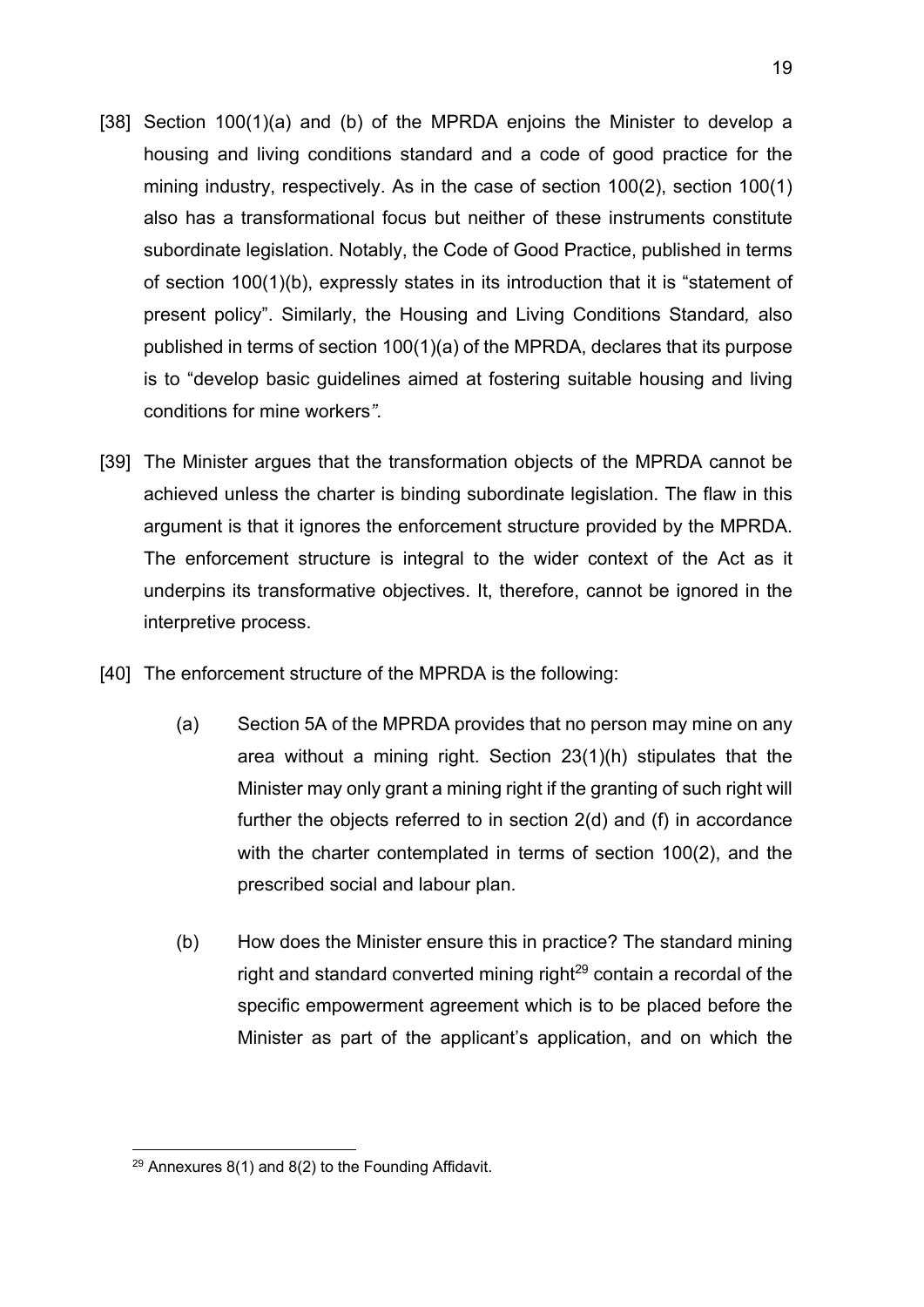Minister relies for the grant of the right. It impose an obligation on the holder of the rights to honour such agreement by way of a term.

- $(c)$  In terms of the standard term 17 $30$  in particular, the Minister includes in the mining right an obligation on the holder of the right to comply with an empowerment agreement which satisfies the requirements of the charter. The holder's obligation to give effect to the objects in sections 2(d) and (f) of the MPRDA in accordance with the charter is thus concretised and individualised in this manner; within the four corners of the legislation.
- (d) Section 23(6) of the MPRDA provides that a mining right is subject to the terms prescribed by the Minister. Section 25(2)(d), in turn, requires the holder to comply with the "relevant provisions of this Act, any other relevant law and the terms and conditions of the mining right". This obliges the holder to comply with the specific empowerment agreement it entered into as a term of its right. Significantly, the term "charter" is not mentioned in section 25(2)(d) of the MPRDA. This omission is an important indicator for determining whether the charter is enforceable or not.
- (e) After the grant of the right, the holder is obliged in terms of sections  $25(2)(h)^{31}$  and  $28(2)(c)^{32}$  of the MPRDA to report on its compliance

 $30$  The standard term 17 entitled "Provisions relating to section 2(d) and (f) of the [MPRDA] reads:

<sup>&#</sup>x27;In the furthering of the objects of this Act, the Holder is bound by the provisions of an agreement or arrangement dated ... entered into between the holder / empowering partner and ... (the empowerment partner) which agreement or arrangement was considered by the Department for the purposes of compliance with the requirements of the Act and/or Broad Based Economic Empowerment Charter developed in terms of the Act and such agreement shall form part of this right'.

<sup>&</sup>lt;sup>31</sup> Section 25(2)(h) of the MPRDA provides that the holder of a mining right must submit the prescribed annual report, detailing the extent of the holder's compliance with the provisions of sections 2(d) and (f), the charter contemplated in section 100 and the social and labour plan.'

 $32$  Section 28(2)(c) of the MPRDA provides that the holder of a mining right or mining permit, or the manager of any processing plant operating separately from a mine, must submit to the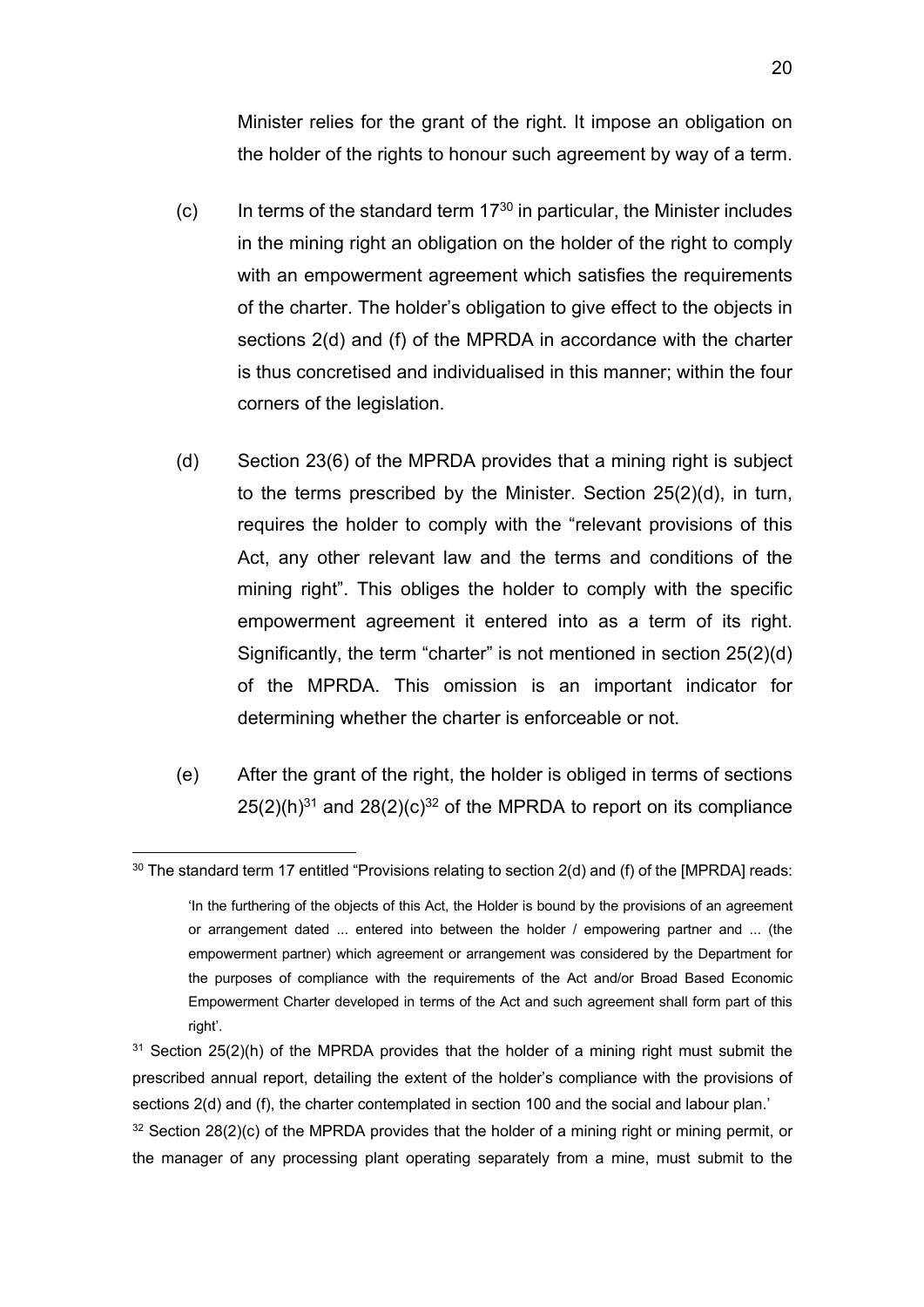with sections 2(d) and (f), the social and labour plan and the charter contemplated in section 100(2) thereof. If the holder fails to comply with the terms of its right, the Minister is authorised to invoke the provisions of section 47 of the MPRDA. Section 47(1)(b) entitles the Minister to suspend or cancel a mining right if the holder thereof breaches any material term of such right. This would include any terms incorporated in the right to give effect to the charter.

- (f) This is a direct and effective means of enforcing the provisions of the charter which the Minister deems sufficiently important to include in a mining right granted by him. Should the Minister, however, believe that the transformational objectives of the MPRDA are not being fulfilled through the process of incorporating appropriate provisions/terms in mining rights granted by him, he retains the power to make regulations under section 107.
- [41] Concerning the omission of the term "charter" in section 25(2)(d), the Minister argues that it is included in the catch-all phrase "any other law". This argument is not sustainable for two reasons. The first is that where the Legislature intended to refer to the term "charter" in the MPRDA, it did so expressly as in sections 23(1)(h), 25(2)(h) and 28(2)(c). Having expressly done so in these provisions, there was no reason for the Legislature not to identify the charter by name in section 25(2)(d) of the MPRDA. The second reason is that by virtue of the power which section 25(2)(d) confers on the Minister, to include the requirements of the charter in the terms and conditions of the mining right, the enforcement of the charter's provisions would be achieved.
- [42] Although the term "this Act" is defined in section 1 of the MPRDA to include a number of instruments and documents, including regulations and the terms and conditions of any mining right, it does not include the charter. It would have been

Director-General an annual report detailing the extent of the holder's compliance with the provisions of section 2 (d) and (f), the charter contemplated in section 100 and the social and labour plan.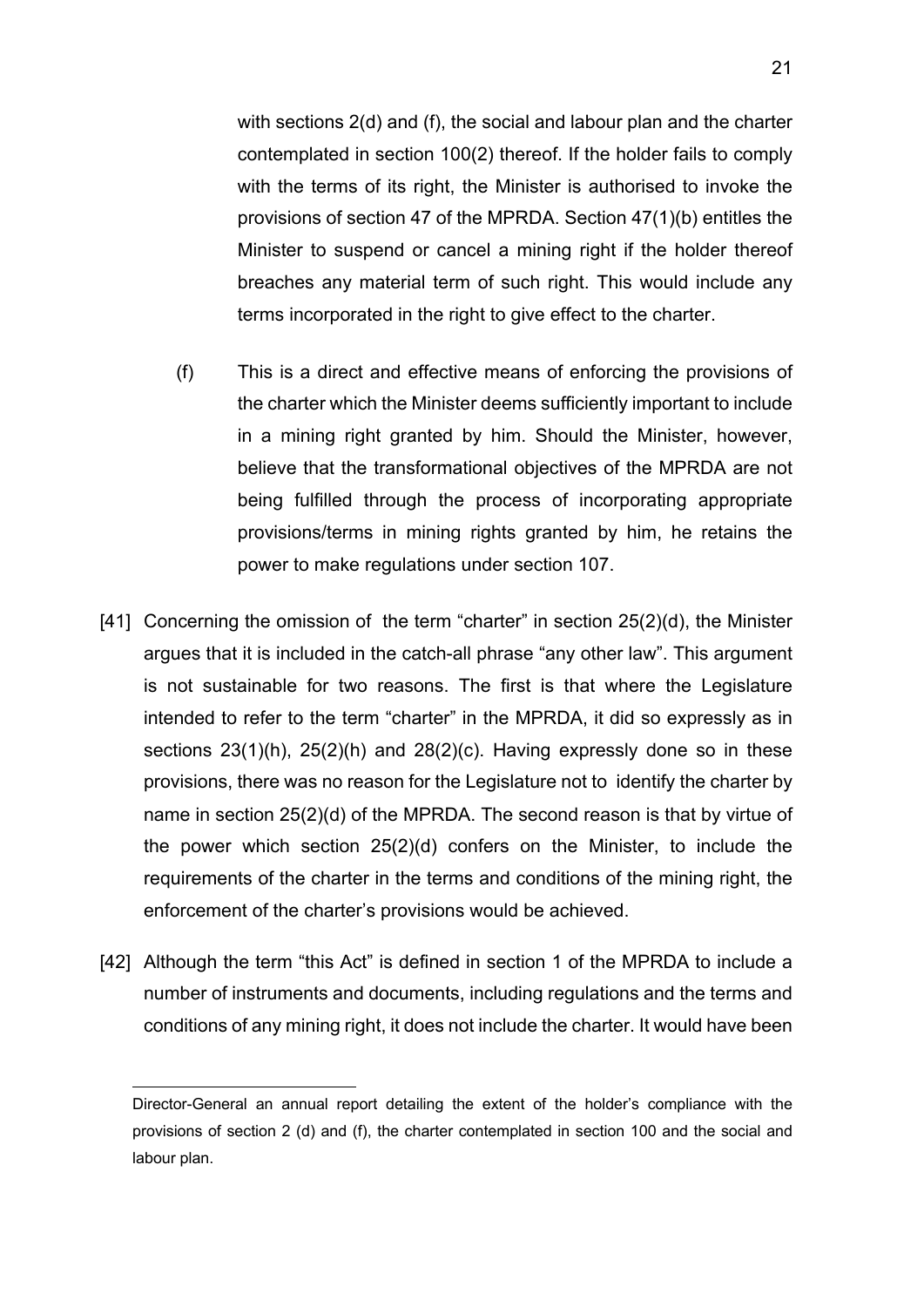a simple matter, had the Legislature intended that charters developed under section 100(2) be legally binding, to have included them in the definition of "*this Act*." Had that been done, the reference in section 25(2)(d) would have included the charter.

- [43] The Minister advances two further bases for his contention that the transformational objects in section 100(2) could never be achieved unless it is interpreted as conferring upon him the power to make subordinate legislation, in the form of the charter, which is directly enforceable against holders of mining rights. The first is that that the mining industry has not transformed despite attempts at securing a voluntary compliance with earlier charters, and the second is that incorporation of provisions of the charter in mining rights would be ineffectual because of the duration of such rights.
- [44] The Minister relies on his own studies in support of the first basis of his argument. The Minerals Council contested those studies by putting up its own which supposedly show that there has been substantial transformation. Whatever the weight of the evidence produced by both parties, none of it can be considered by the Court because what occurred after the MPRDA was enacted is not admissible in interpreting section 100(2). Equally, the accusation that the Minerals Council and its members are bent on preserving the status quo is irrelevant to the proper interpretation of section 100(2) of the MPRDA. Accordingly, the *Plascon Evans* rule which the Minister relies on is of no application on this score.
- [45] The second basis of the Minister's argument is premised on the assumption that the majority of mining operations presently undertaken are in terms of converted old order rights. Not only has he produced no evidence to back up this assumption, but the Minister disregards the fact that item 7(2)(k) of Schedule II to the MPRDA required those wishing to convert old order rights, to provide documentary proof of the manner in which the right's holder will give effect to the objects referred to in sections 2(d) and (f) thereof.
- [46] The Minister also chooses to ignore the balancing act which the MPRDA performs between the objects of transformation in sections 2(c), (d), (e), (f) and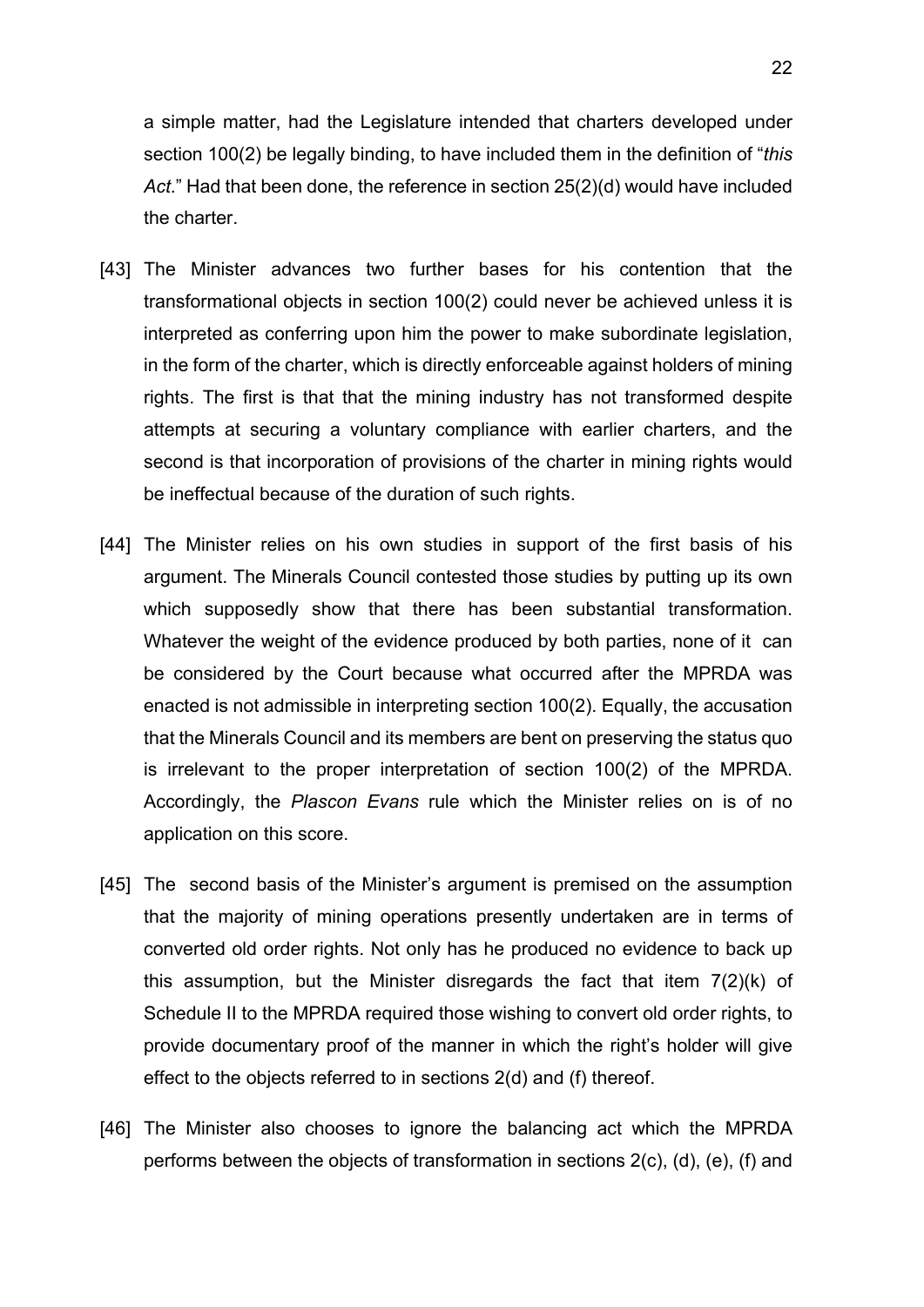(i) and security of tenure for holders of mining rights in section  $2(q)$ . Schedule II to the MPRDA had its own objects listed in Item 2, the first of which was ensuring security of tenure. Security of tenure plays a central role in the achievement of transformation of the industry. Without it, there would have been no further investment in mining. Security of tenure was therefore essential to achieve the objects of equitable access expansion of opportunities for HDIs; promotion of economic growth in the industry; promotion of employment; sustainable development of the nation's mineral and petroleum resources; and the contribution of rights holders to the socio-economic development of the areas in which they operate.

- [47] The Minister, moreover, fails to have any regard to item 8(4) of Schedule II to the MPRDA33 which specifically provides for the extinction of old order rights which are not converted into new order rights. The significance of this provision is that it prevents the sterilisation of mining rights by making them available to be granted to new entrants under the MPRDA. This is key to transforming the mining industry.
- [48] The Minister's argument, that if the charter was not a directly enforceable law, the only available enforcement mechanism would be through the application of section 23(1)(h), and that once the right is granted he is rendered powerless, is also flawed because it ignores section 23(6) of the MPRDA which requires the holder of a mining right to comply not only with the terms and conditions of its right, but also the "prescribed terms and conditions". The term "prescribed" is defined in section 1 of the MPRDA to mean prescribed by regulation. In terms of section 107, the Minister may make regulations regarding "any other matter the regulation of which may be necessary or expedient in order to achieve the objects of this Act". As is expected, the Minister has failed to prescribe any regulations in order to achieve the objects set out in sections 2(c), (d), (e), (f) or (i) of the MPRDA. Nor does he explain what steps he has taken to achieve these

<sup>33</sup> Item 8(4) of Schedule II to the MPRDA provides as follows:

<sup>&#</sup>x27;Subject to subitems (2) and (3) an unused old order right ceases to exist upon the expiry of the period contemplated in subitem (1).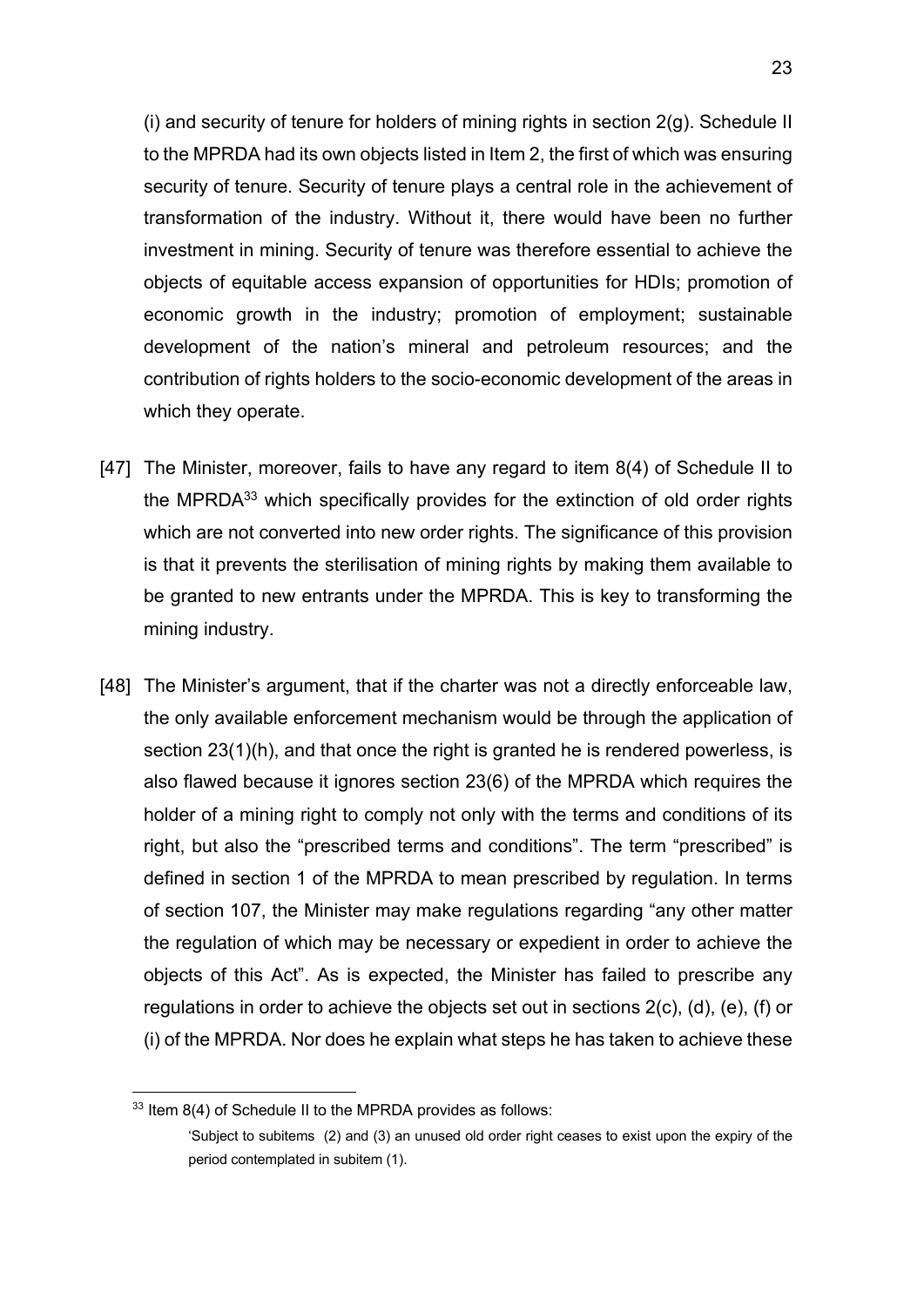objects by requiring the incorporation of appropriate terms and conditions in the mining rights, other than the incorporation of the standard term 17. That being the case, the Minister's core argument, that the transformational objects in the MPRDA cannot be achieved unless the charter has the status of subordinate legislation, is unsustainable.

- [49] It is a legitimate concern that since the publication of the Original Charter, there has been a failure to achieve the objects identified in section 100(2) of the MPRDA. But if, as I suspect, that failure is due to the fact that section 100(2) does not on the face of it empower the Minister to produce binding subordinate legislation, then there is a lacuna in the MPRDA. As I am well aware, only the Legislature (and not the courts) can cure such a lacuna. As a matter of fact, the Minister's predecessor tabled an amendment Bill in Parliament which was aimed at, amongst other things, addressing this very problem by including "the charter" in the definition of "this Act", in section 1 of the MPRDA. The amendment was, however, not proceeded with. Although nothing turns on this, it underscores what the obvious solution to the Minister's perceived difficulty is.
- [50] During argument, the Minister also criticized the Minerals Council for failing to address the implications of the radical departure from common law principles brought about by the MPRDA and the implications of section 3, in particular, for the interpretation of section 100(2). The Minister relies on the cases of *Maledu*, *Xstrata South Africa (Pty) Ltd and Others v SFF Association*, <sup>34</sup> and *Agri SA (CC)*  to demonstrate the implications of this departure. In *Xstrata* the SCA explained this as follows:

'[The MPRDA] fundamentally altered the legal basis upon which rights to minerals in South Africa are acquired and exercised. Previously such rights vested in the owner of the land on or under which minerals were found. The owner of the land, or a party authorised to do so by the owner, could exploit the minerals subject to the person exploiting the minerals possessing a mining authorisation in terms of the Minerals Act 50 of 1991. Once the MPRDA came into operation all mineral

<sup>&</sup>lt;sup>34</sup> *Xstrata South Africa (Pty) Ltd and Others v SFF Association 2012 (5) SA 60 (SCA) at par 1.*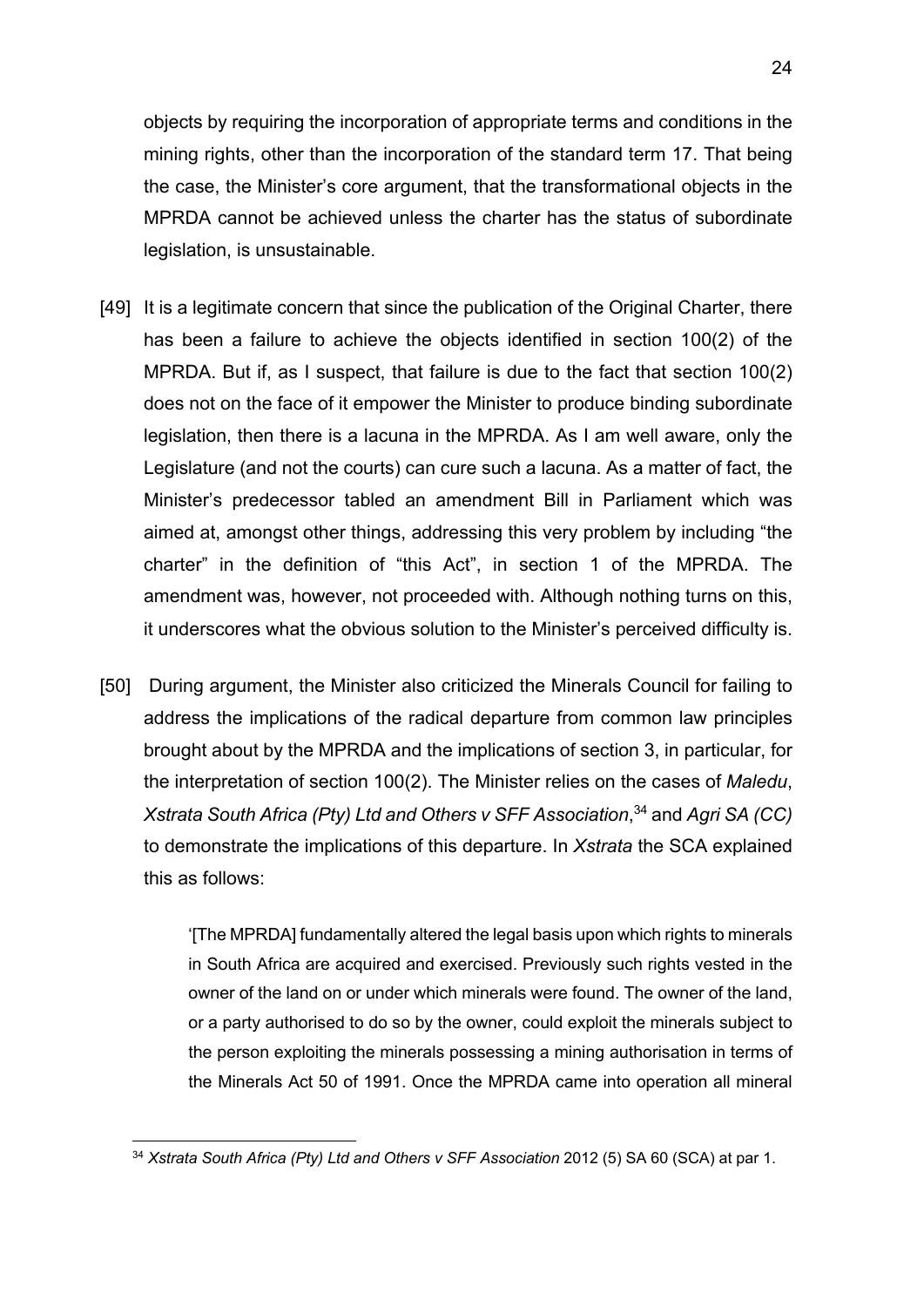resources vested in the state as the custodian of such resources on behalf of all South Africans. The right to exploit such minerals was therefore to be conferred by the state by way of mining rights granted in terms of s 23 of the [MPRDA].'35

- [51] The Minister contends that the MPRDA extinguished the *cuius est solum* principle or the ownership of minerals. The Minerals Council asserts that this is an incorrect statement of the law, as the MPRDA only extinguished the right to exploit minerals and that the owner of the land, in which minerals occur, remains the private law owner of such minerals until they are severed from the land. It seeks support for this proposition in the SCA decision of *Agri SA*<sup>36</sup> where it was held that the *cuius est solum* principle continues to be recognised in our law today, and hence the minerals in the soil under the surface of immovable property are owned by or part of the dominium vested in the owner of the property. The SCA decision went on appeal to the Constitutional Court.
- [52] As I understand the majority judgment of the Constitutional Court *(Agri SA (CC))*, penned by Mogoeng CJ, it did not specifically deal with the question of whether the *cuius est solum* principle or the *ownership* of minerals has been abolished by the MPRDA. Although Froneman J in a minority judgment stated in passing that the MPRDA abolished private ownership of minerals which existed under the mining law dispensation that was enacted prior to the Constitution,<sup>37</sup> Mogoeng CJ writing for the majority did not appear to deal with this.
- [53] However, on the question of the State's custodianship of the nation's mineral and petroleum resources, the majority judgment in *AgriSA (CC)*<sup>38</sup> makes it clear that the rights to mineral resources does not vest in ownership of the State but that "the State as custodian of the resources is a facilitator or a conduit through which broader and equitable access to mineral and petroleum resources can be

 $35$  Id.

<sup>36</sup> *Agri SA v Minister of Mineral Resources 2012 (5) SA 1 (SCA) para 32. The appeal against this decision was dismissed by the CC.*

<sup>37</sup> *Agri SA (CC)* at para 80.

<sup>38</sup> *Agri SA (CC)* at para 68.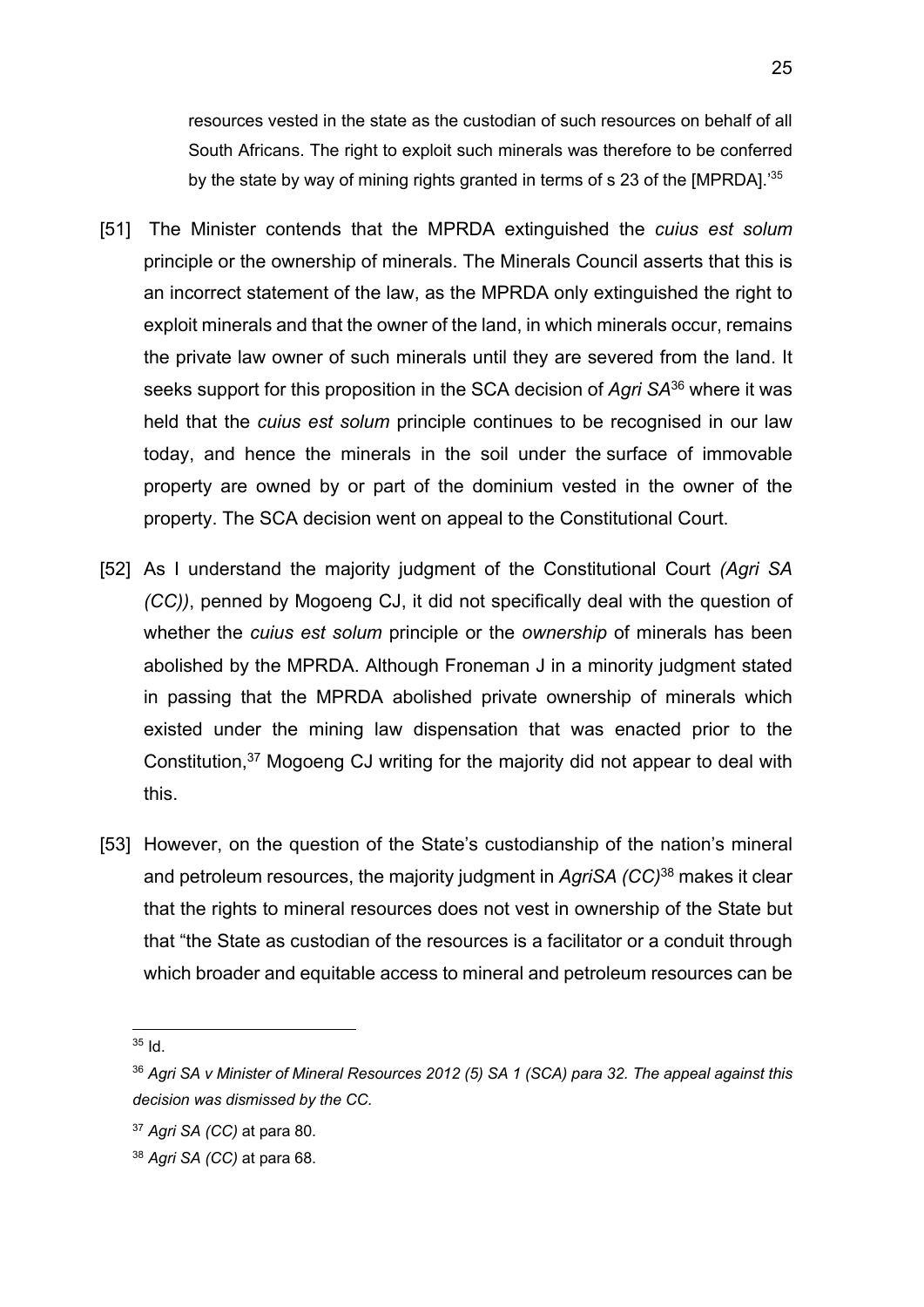realised."39 Since the question of whether the *cuius est solum* principle (*ownership* of minerals) has been abolished by the MPRDA is not necessary for purposes of determining the issues in this matter, I will not make a finding on it. Crucially, in this regard, the issues in question do not turn on the property law paradigm within which the country's mineral resources are regulated. They have, at their core, the enforcement and limitations of rights and entitlement acquired in terms of the MPRDA.

- [54] Returning to the question of the implications of section 3(1) of the MPRDA for the interpretation of section 100(2), NUM submits that the Legislature gave the State custodianship over the countries mineral resources, to enable the Minister to take definite and ongoing action in effecting meaningful transformation of the mining industry. This, according to NUM, is due to Parliament being too far removed from the industry to monitor and liaise with it to adequately address the need for noteworthy and significant transformation. That the Legislature has given the Minister the power in section 100(2) to develop a charter to achieve the transformative objectives of the MPRDA, does not mean that that power entitles him to make binding subordinate legislation. In so far as State custodianship of mineral resources is concerned, neither the Minister nor the joined respondents have explained how the radical changes brought about by the MPRDA or how section 3(1), in particular, affect the plain meaning of section 100(2).
- [55] I accordingly see nothing in the context in which section100(2) appears which suggests that it should not be given its ordinary grammatical meaning. Section 100(2) requires that the charter should be "developed" to set a framework for targets and a timetable and set out how the objects referred to in those sections *can* be achieved. That language, in my view, is indicative of a policy, not of legislation.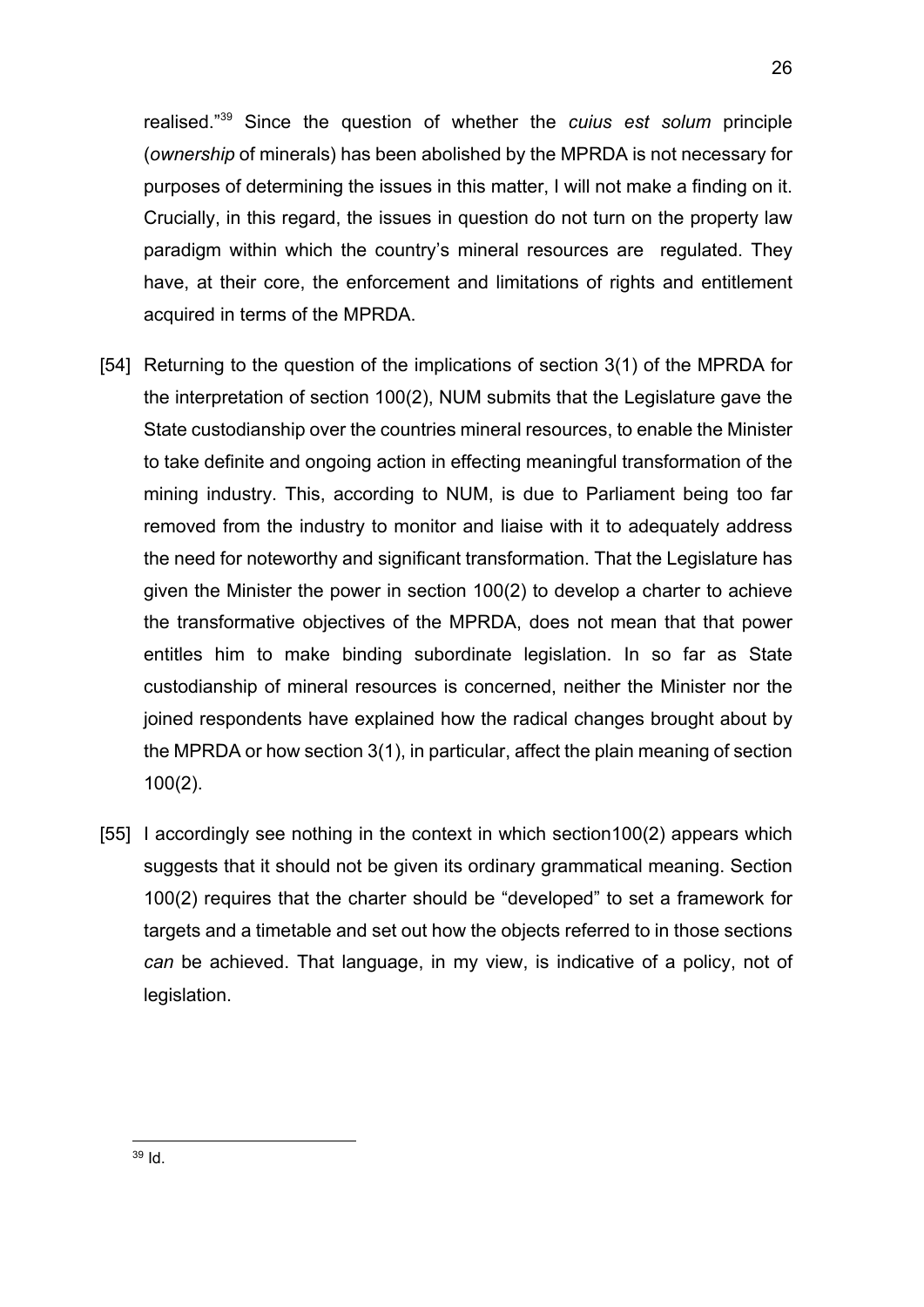#### **The Constitution**

- [56] As alluded to earlier in the judgment, section 39(2) of the Constitution is integral to interpreting the provisions of the MPRDA. In *Bengwenyama40 and Maledu*<sup>41</sup> the Constitutional Court highlighted the constitutional values of dignity, freedom and equality and the role that the Constitution plays in promoting the achievement of substantive equality by providing for legislative measures to protect and advance persons disadvantaged by unfair discrimination and to redress inequalities in respect of access to natural resources of the country. These cases also make clear that the MPRDA was enacted to give effect to these constitutional values and norms.
- [57] Is the interpretation that the charter is not enforceable law consistent with the values of the Constitution? The Minister has failed to identify in what respect this construction of section 100(2) is inconsistent with the values of the Constitution. Insofar as the Minister's reliance on section 9(2) of the Constitution is concerned ("to promote the achievement of equality, legislative and other measures may be taken"), the very question here is whether the charter constitutes legislative measures or other measures. An executive policy measure (in the style of a charter) that gives content to, and embodies, the transformational objectives of the MPRDA, in a set of guiding principles that are aimed at guiding the exercise of the Minister's discretion in granting or refusing a mining right can hardly be described as being inconsistent with the core values of our Constitution. More particularly because these guiding principles also give applicants the benefit of knowing in advance what is expected of them. Accordingly, the interpretation which I ascribe to the charter does not preclude the achievement of any of the constitutional norms and values which are embodied in the transformational objects of the MPRDA.

<sup>40</sup> *Bengwenyama Minerals (Pty) Ltd and Others v Genorah Resources and Others* 2011 (4) SA 113 (CC) para 3.

<sup>41</sup> *Maledu and Others v Itereleng Mineral Resources (Pty) Ltd and Another* 2019 (2) SA 1 (CC).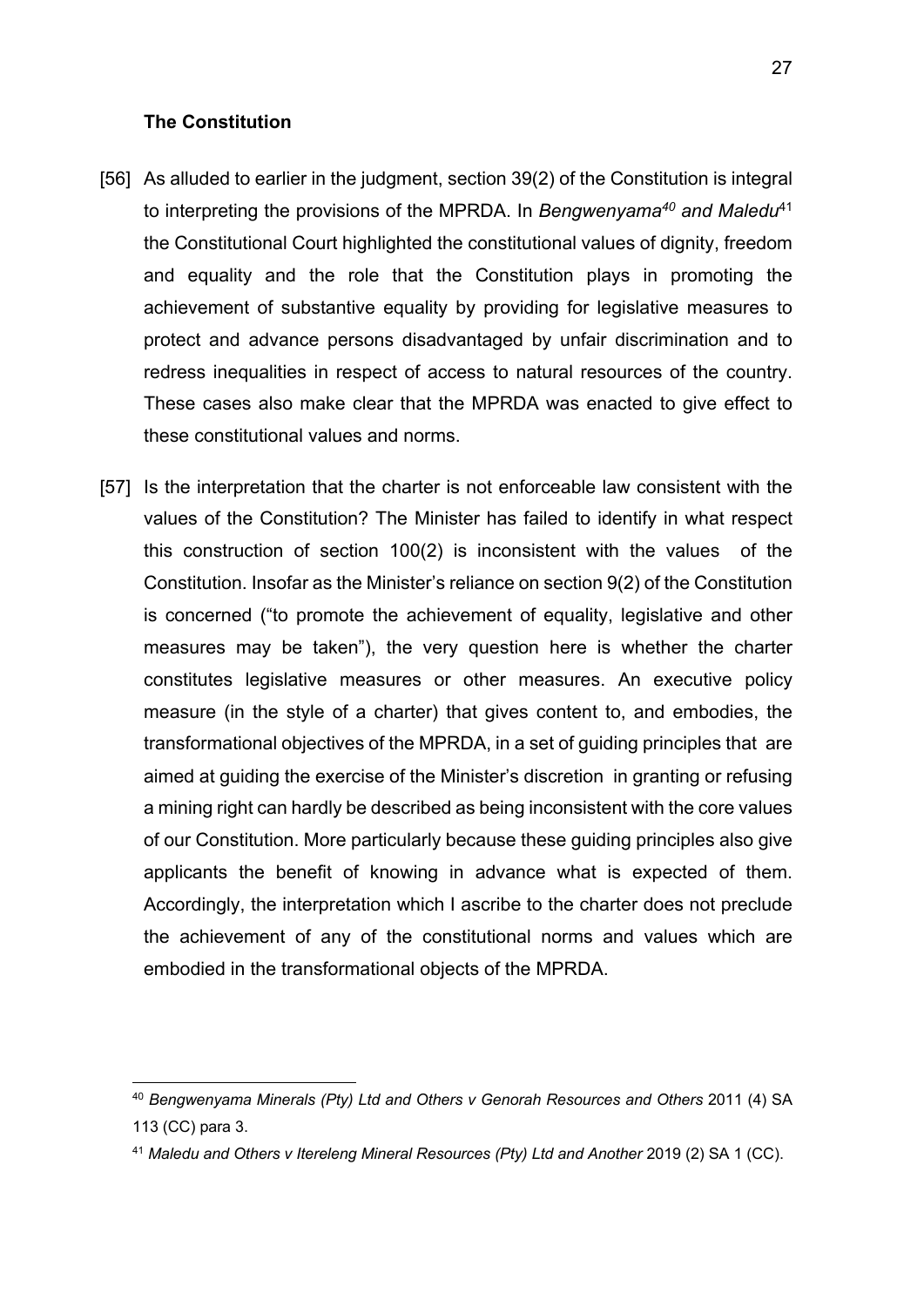- [58] The Minister seeks to locate his purported power to make law (in the form of the charter) in the values and norms of the Constitution itself. This is misdirected as the doctrine of subsidiarity precludes him from doing so. As is apparent from the preamble to the MPRDA and its stated objects in section 2, its purpose is, *inter alia,* to give effect to the stated constitutional values. In the circumstances, it is impermissible for the Minister to seek to derive his purported law-making powers directly from the Constitution.42
- [59] Thus having considered the language of section 100(2) of the MPRDA in light of its ordinary meaning, the context in which it appears and the apparent purpose for which it is directed, I conclude that section 100(2) of the MPRDA does not empower the Minister to make law. In other words, the 2018 Charter is not binding subordinate legislation but an instrument of policy. This interpretation is not inconsistent with the objects of the MPRDA.
- [60] This finding is dipositive of the main grounds of review that the challenged clauses of the 2018 Charter are unconstitutional because the Minister lacked the power to publish a charter in the form of a legislative instrument binding upon all holders of mining rights, the breach of which will be visited by the consequences and penalties provided for in the MPRDA. The Minerals Council is therefore entitled to the relief sought in its amended notice of motion.

#### **Relief sought by the community respondents**

[61] Although the community respondents do not oppose the relief sought by the Minerals Council, they nevertheless seek to rely on allegations of procedural defects and/or other grounds of review that are not raised by the Minerals Council in the amended notice of motion. MEJON as well as the Bakgatla, Babina Phuti and Kgatlu communities also seek certain consequential relief and/or review relief setting aside the 2018 Charter in its entirety.

<sup>42</sup> *My Vote Counts MPC v Speaker of the National Assembly and Others* 2016 (1) SA 132 (CC).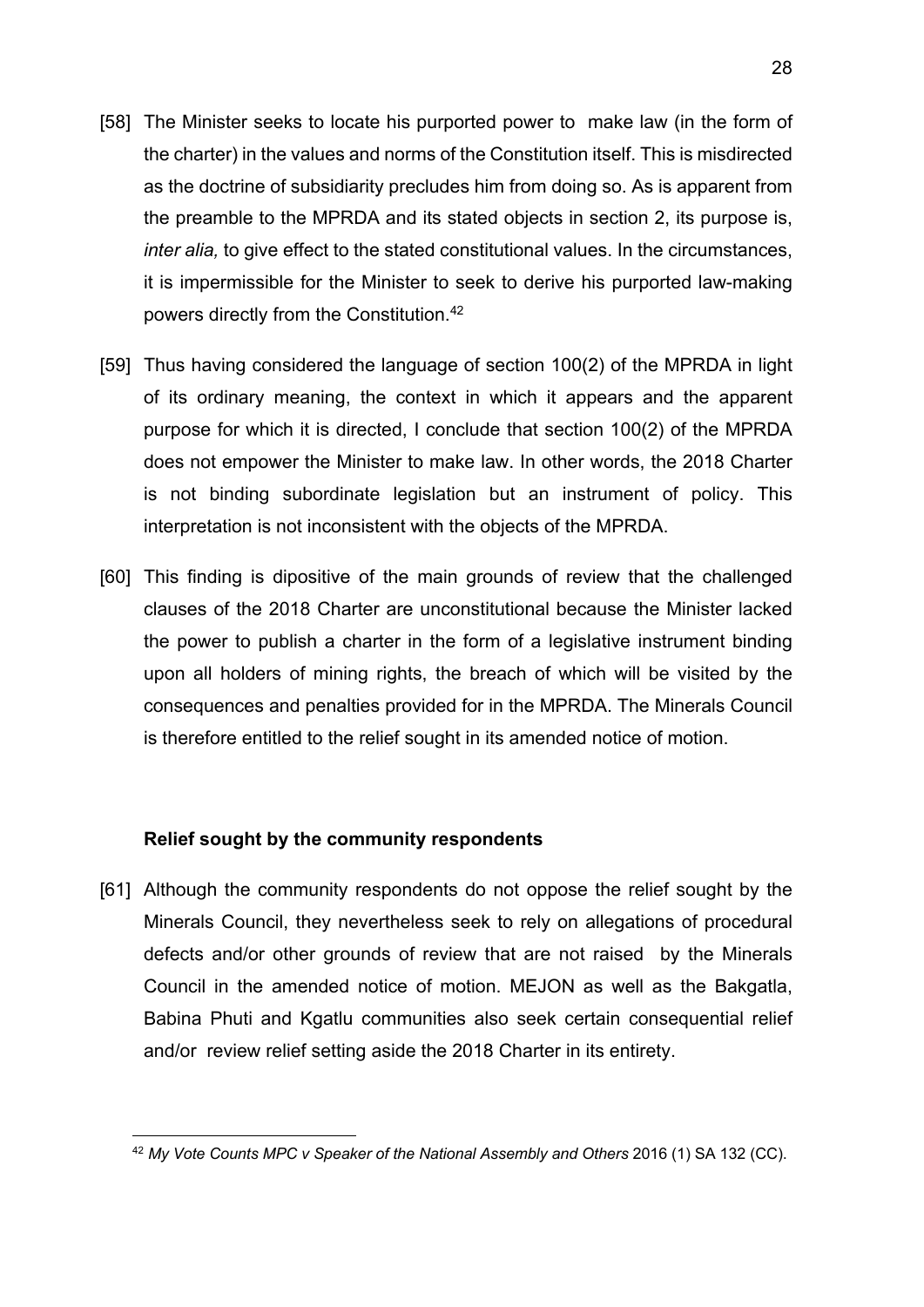- [62] Is this permissible given that these respondents are not applicants but rather co-respondents of the Minister? The extent of the joined respondents' rights to participate in the application is fully set out in the judgment and order of the Full Court. It makes clear that the joined respondents enjoy rights under the 2018 Charter which they stand to lose if the relief sought by the Minerals Council is granted. Justifiably, the Full Court joined them as respondents in the application and directed the Minerals Council to serve all pleadings upon them. They were each then entitled to file a notice of intention to oppose and thereafter an answering affidavit. Their joinder did not, however, entitle them to mount a collateral attack on the Minister on grounds different from those relied upon by the Minerals Council.
- [63] It is not open to a co-respondent to claim relief unless it enters the litigation as an applicant and seeks that relief on notice of motion. This the community respondents have not done.<sup>43</sup> To the extent that they were not content with the review relief which the Minerals Council seeks against the Minister, the community respondents were required to approach the court with their own review application or apply to intervene as applicants. What they were not entitled to do, was to not oppose the relief sought by the Minerals Council (as they have done) and then seek certain consequential and/or more extensive relief against the Minister when there is no lis between them.
- [64] Counsel for WAMUA, MACUA and MEJON respectively, remain resolute that given their assertions in their respective answering affidavits, it was not necessary for them to seek to join or intervene as applicants. Counsel for the the Bakgatla, Babina Phuti and Kgatlu communities, on the other hand, submit that they have brought a counter application against the Minister, hence they was no need for them to join or intervene as applicants. They argue that the review relief they seek, setting aside the 2018 Charter in its entirety, is foreshadowed in their answering affidavit which contains a counter application.

<sup>43</sup> *Kruger and Others v Aciel Geomatics* (Pty) Ltd [2016] JOL 36084 (LAC).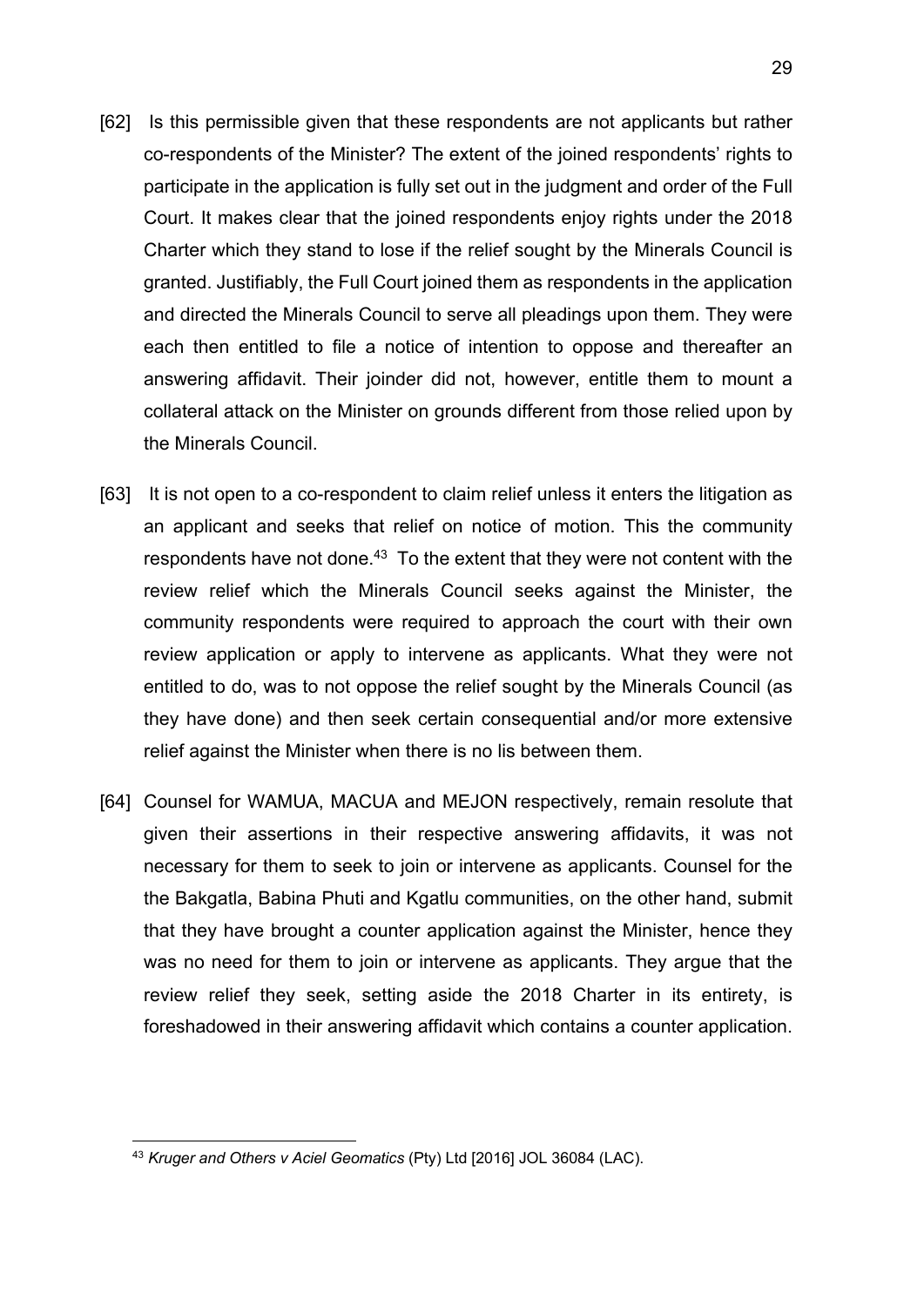However, on closer scrutiny of their answering affidavit, it is clear that it does not contain a counter application.

- [65] In any event, it is not competent for a respondent to bring a counter application against a co-respondent without bringing a counter application against the applicant. In terms of rule 24 of the Uniform Rules of Court, a counter application must be brought against the applicant, and not other parties unless the applicant is included.44 The only way in which a respondent can permissibly bring a claim against a co-respondent in the absence of a counterclaim against the applicant would be by virtue of rule 13 which regulates third party procedure.<sup>45</sup>
- [66] Accordingly, since there is no lis between the community respondents and the Minister, they are not entitled to the review and other consequential relief which they seek against him.

### **Costs**

[67] The Minerals Council does not seek costs against the joined respondents. It seeks the costs of three counsel against the Minister. Considering the complexity of the matter, the costs of three counsel is justified.

# **Order**

- [68] In the result, I make the following order:
	- 1. The following clauses of the Broad-Based Socio-economic Empowerment Charter for the Mining and Minerals Industry, 2018 (Mining Charter, 2018) published in Government Notice 1002, Government Gazette No. 41934, dated 27 September 2018 (as amended by the Amendment in Government Notice 1421, Government Gazette No. 42130, dated 20 December 2018) ("the 2018 Charter" ) are reviewed and set aside in terms

<sup>44</sup> *Good Hope Plasterers CC t/a Good Hope Construction v E-Junction Property Developers (Pty) Ltd* (9671/2020) [2020] ZAWCHC 162 paras 50-55 (unreported).

<sup>45</sup> *Soundprops 1160 CC v Karlshavn Farm Partnership and Others* 1996 (3) SA 1026 (NPD) at 1031D.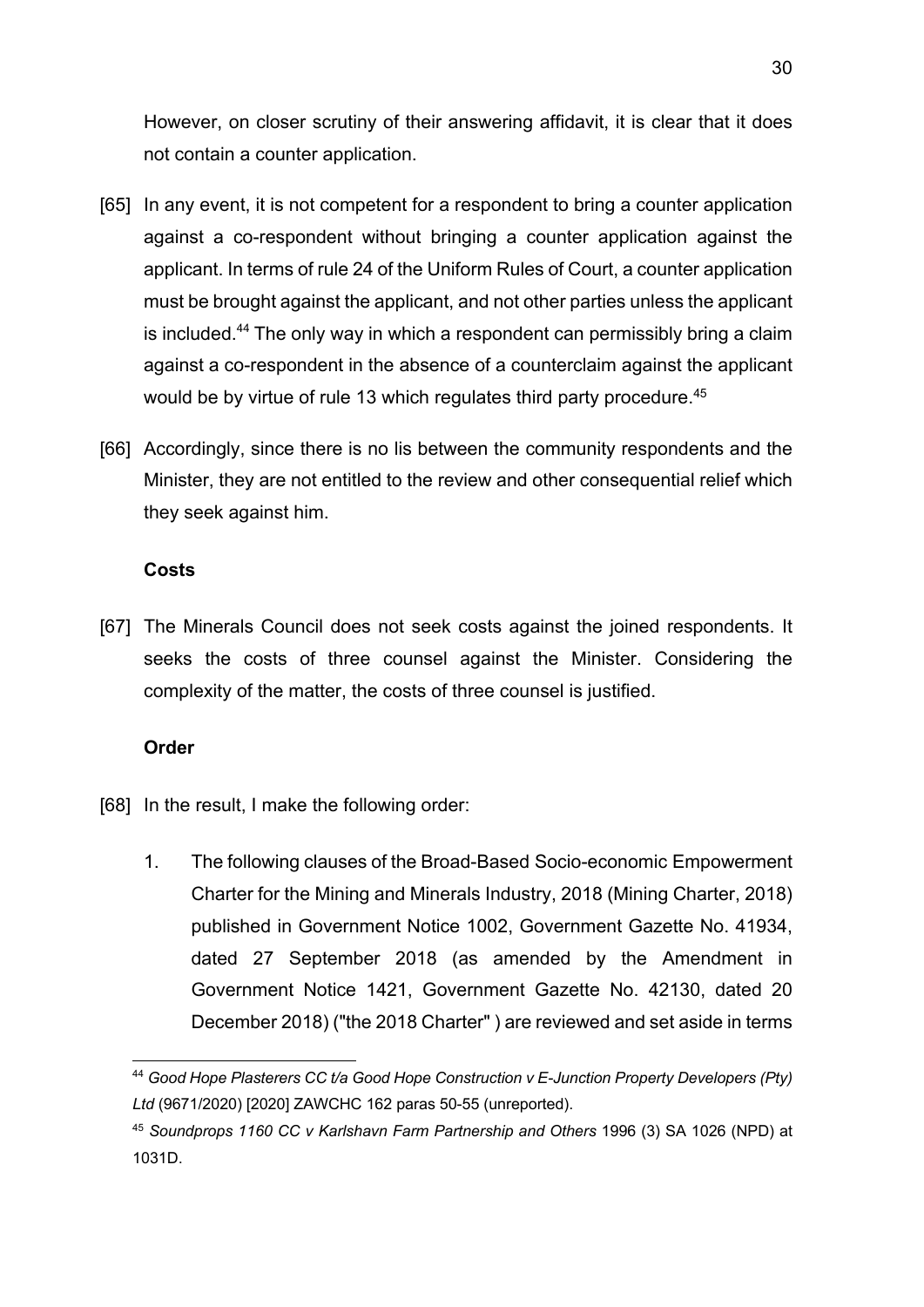of sections 6(2)(a)(i), 6(2)(d), 6(2)(e)(i), 6(2)(e)(iii), 6(2)(e)(vi), 6(2)(f)(i), 6(2)(f)(ii), 6(2)(h), and/or 6(2)(i), of the Promotion of Administrative Justice Act, 3 of 2000 ["PAJA"]:

- 1.1. the introductory sentence of clause 2.1 insofar as it provides that "a mining right holder must comply with the following";
- 1.2. clause 2.1.1.2, 2.1.1.5, 2.1.1.6 and 2.1.6.2, insofar as they apply to the renewal of a mining right;
- 1.3. clause 2.1.1.4;
- 1.4. clauses 2.1.3.2 and 2.1.4;
- 1.5. clauses 2.1.5.2 and 7.2;
- 1.6. the proviso to clause 2.1.6.1, in clauses 2.1.6.1.1 to 2.1.6.1.4;
- 1.7. the heading of clause 2.1.6 insofar as it refers to "existing rights";
- 1.8. the definition of "beneficiation" and clauses 2.1.7.1 (including clauses 2.1.7.1.1 to 2.1.7.1.5) in the following respects:

1.8.1. setting aside the definition of beneficiation and substituting it with the definition of beneficiation in section 1 of the Mineral and Petroleum Resources Development Act, 2002;

1.8.2. setting aside the words "against a BEE Entrepreneur" where they appear in clause 2.1.7.1;

1.8.3. setting aside the words "a maximum of 5 percentage points of a BEE Entrepreneur" where they appear in clause 2.1.7.1.1;

1.8.4. setting aside the whole of clauses 2.1.7.1.2 to 2.1.7.1.5;

1.9. clause 2.2;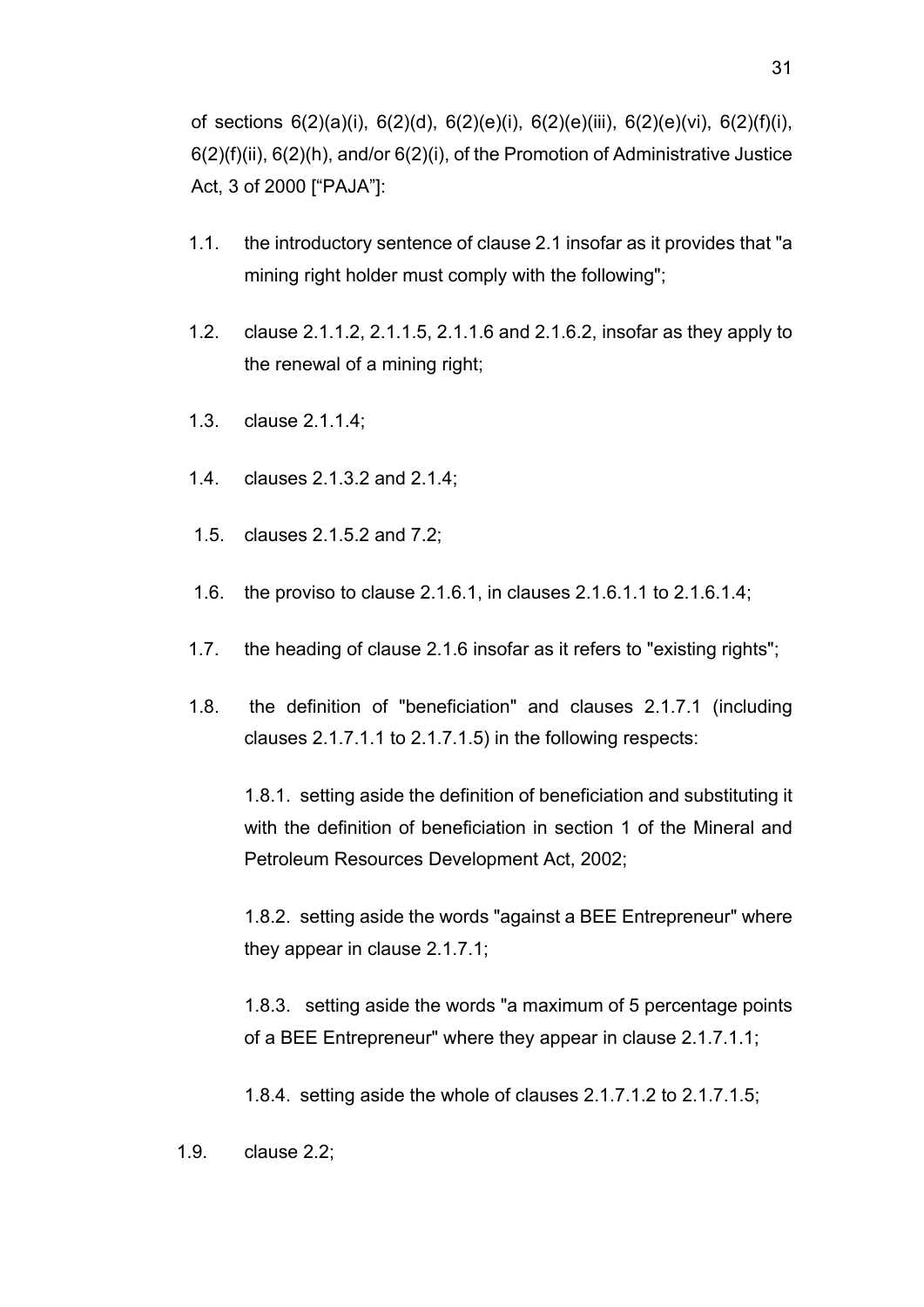- 1.10. Insofar as the following clauses relate to existing or new licences and permits issued in terms of the Diamonds Act, 1986 and the Precious Metals Act, 2005, clauses 4, 6.2, 7.1, 7.3, 8.7, 8.8, 8.9 and 9.2; and
- 1.11. clause 9.1.
- 2. The first respondent is directed to pay the costs of this application, such costs to include the costs of three counsel.

 $\mathcal{L}=\mathcal{L}=\mathcal{L}=\mathcal{L}=\mathcal{L}=\mathcal{L}=\mathcal{L}=\mathcal{L}=\mathcal{L}=\mathcal{L}=\mathcal{L}=\mathcal{L}=\mathcal{L}=\mathcal{L}=\mathcal{L}=\mathcal{L}=\mathcal{L}=\mathcal{L}=\mathcal{L}=\mathcal{L}=\mathcal{L}=\mathcal{L}=\mathcal{L}=\mathcal{L}=\mathcal{L}=\mathcal{L}=\mathcal{L}=\mathcal{L}=\mathcal{L}=\mathcal{L}=\mathcal{L}=\mathcal{L}=\mathcal{L}=\mathcal{L}=\mathcal{L}=\mathcal{L}=\mathcal{$ 

 **F KATHREE-SETILOANE JUDGE OF THE HIGH COURT GAUTENG DIVISION, PRETORIA**

### **Appearances**:

Counsel for the applicant: CDA Loxton SC with JL Gildenhuys SC and L Sisalana

Instructed by: Norton Rose Fulbright South Africa Inc

Counsel for the first and second respondents: CHJ Badenhorst SC with LI Schäfer

Instructed by: The State Attorney (Pretoria)

Counsel for third and fourth respondents: A Rawhani-Moslalakae

Instructed by: Centre for Applied Legal Studies

Counsel for fifth respondents: K Van Heerden

Instructed by: Centre for Applied Legal Studies